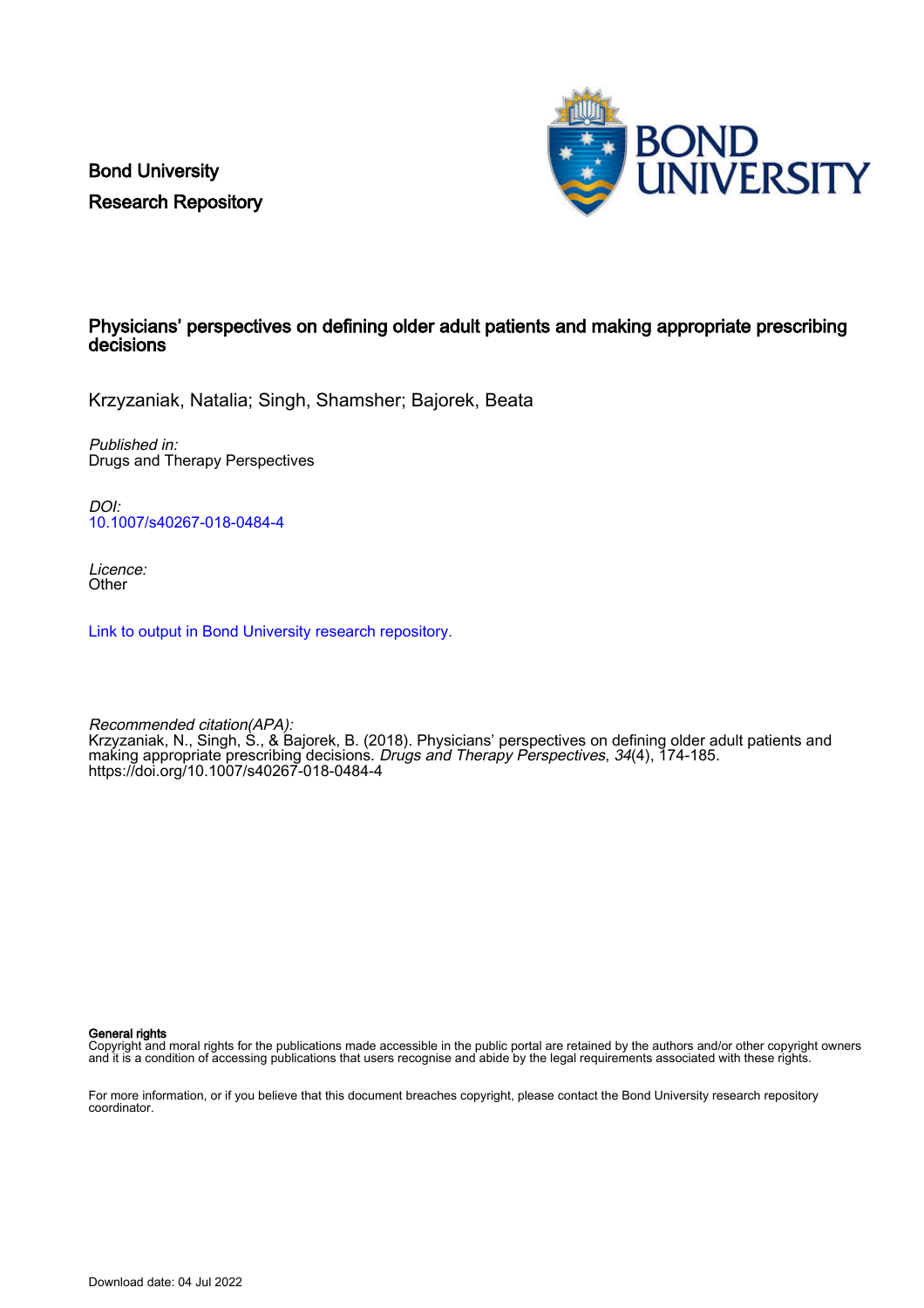# **PHYSICIANS' PERSPECTIVES ON DEFINING AN OLDER ADULT PATIENT AND IN MAKING APPROPRIATE PRESCRIBING DECISIONS**

#### **ABSTRACT**

**BACKGROUND:** Older patients are major users of pharmacotherapy due to a higher incidence of health issues. However, there is evidence of age-biased prescribing, leading to over or under prescribing of medication and suboptimal clinical outcomes. Many guidelines provide cautionary statements about the use of medicines in older patients, however, they fail to identify what this practically means. There is no accepted definition of an older adult that appropriately characterises this patient group. As a result, there is potential for physicians to have variable interpretations of individuals within this patient population, leading to potential inconsistencies when making pharmacotherapeutic decisions.

**OBJECTIVE:** To explore how Australian medical physicians practically defined an older adult patient in the context of providing pharmacotherapeutic care to this population.

**METHODS:** Two-stage study comprising a scenario-based questionnaire (quantitative phase) and semi-structured individual interviews (qualitative phase) with Australian physicians. Qualitative data was thematically analysed and manual inductive coding was used to generate core themes.

**RESULTS:** A total of 15 physicians participated in the study. Overall, in regard to providing care to their older patients, the three key themes that emerged from physicians' discussions were: a) Using a number-based vs. health status-based definition of an older patient, b) Patient 'red flags' influence prescribing decisions and c) Lack of guideline support in prescribing for older patients. Most physicians ultimately defined older adult patients using a number-based description (between 65 – 90 years), because they felt they needed some sort of 'cut-off' point to guide their decision-making. However, in assessing an older patient, physicians considered a multitude of patient factors as influencers of their decision-making during prescribing including co-morbidities, cognitive function, frailty, polypharmacy etc. and did not solely focus on the patients age.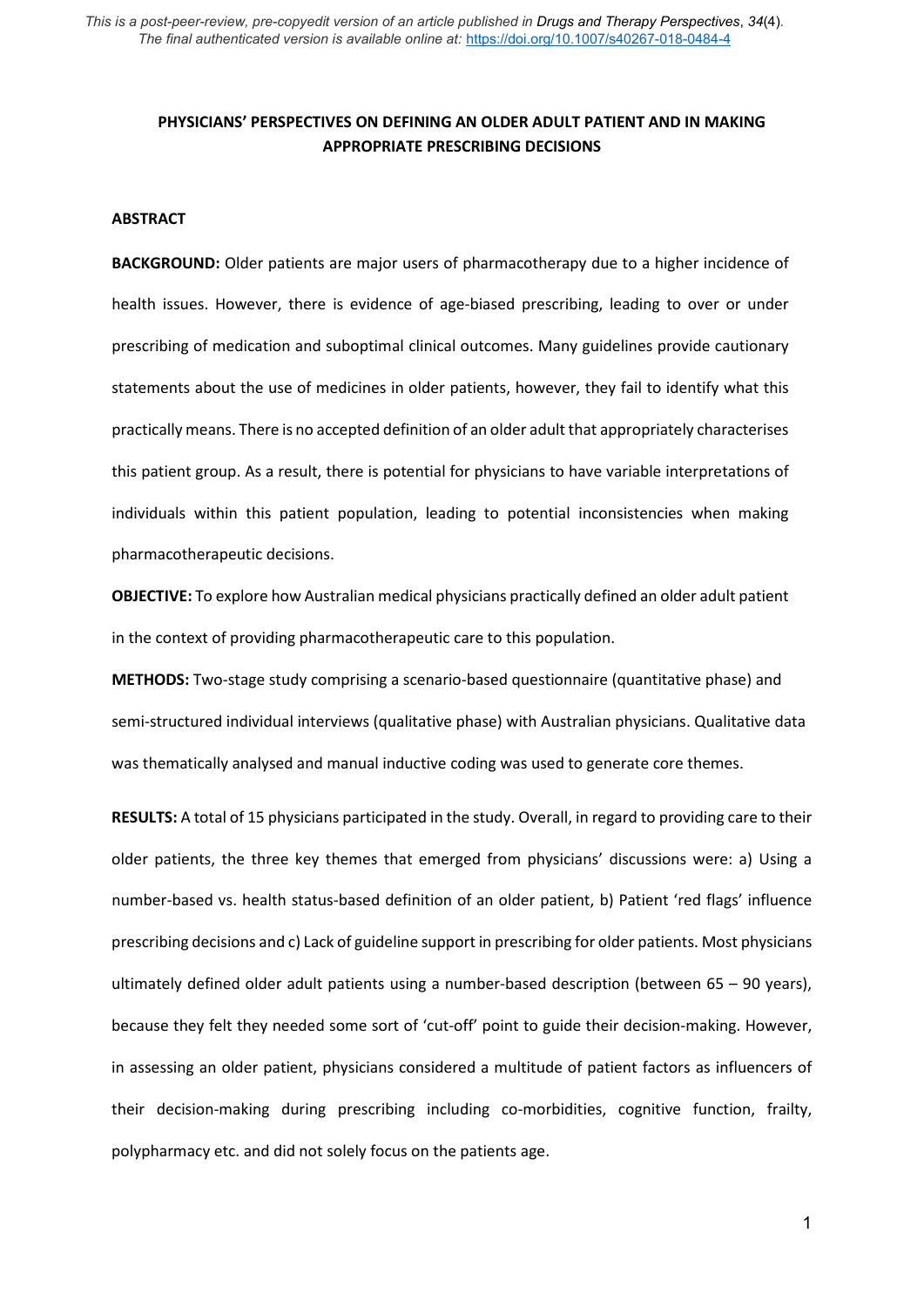**CONCLUSION:** Physicians describe the complexity of decision-making for older adult patients, and how this is influenced by a diverse range of factors, yet ultimately simplify the process by defaulting to number-based (age in years) guidelines and procedures.

### **KEY POINTS**

- Decision-making performed by clinicians does not always align with that done by policy-makers, as each party is driven by different perspectives. Clinicians are often more focused on individual patients and practicalities, and their cognitive processes, knowledge and attitudes, influence their decision-making for patients. In comparison, policy makers are often focused on medico-legal requirements, politics, regulations and economics.
- Age-based decision-making has been previously reported in a number of conditions, including rheumatoid arthritis, congestive heart failure and atrial fibrillation.
- Many guidelines provide cautionary statements about the use of medicines in older patients, however, they fail to identify what this practically means.
- This study highlights that Australian physicians do not have a uniform approach in appropriately assessing and describing a patient as being older adult, which may impact upon the treatment approach undertaken by each doctor.
- The results draw attention to the need to develop a contemporary definition of an older adult patient and incorporate it into current guidelines to better assist doctors in making appropriate prescribing decisions and to minimise the potential for medication misuse.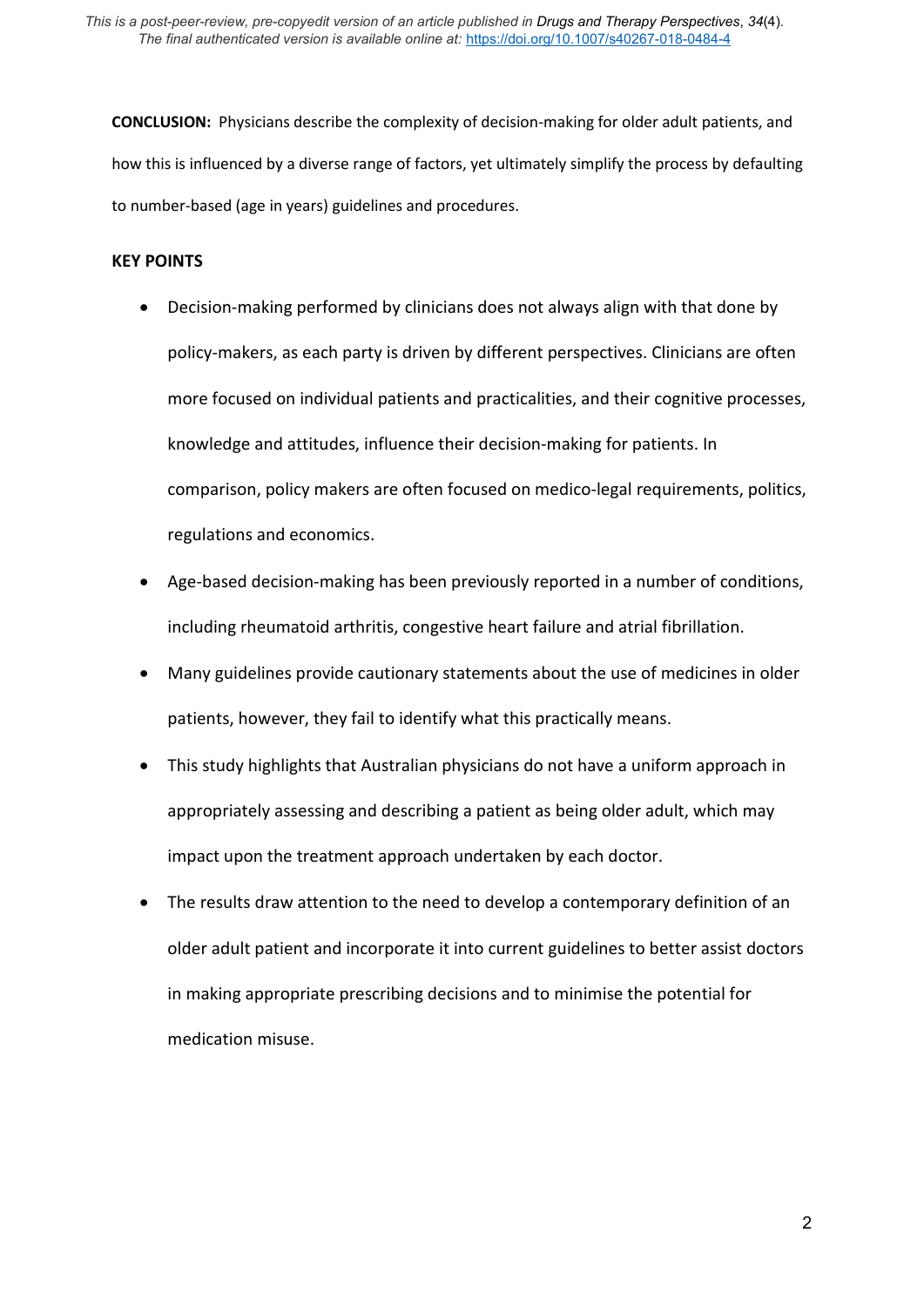### **INTRODUCTION**

Older adult patients receive 3.6 times more prescription medication compared to their younger counterparts [1]. Whilst they are major users of pharmacotherapy due to a higher incidence of health issues, it is reported that prescribing practices for this patient group are often inappropriate. Inappropriate prescribing is regarded as being a serious global healthcare problem for older adults, leading to the over (polypharmacy) and underutilisation of medication and adverse drug reactions (ADRs), rendering these patients susceptible to sub-optimal clinical outcomes, reduced quality of life and compromised physical and mental function [2-5]. These practices are often attributed to age-based decision-making, which has been previously reported in a number of conditions, including rheumatoid arthritis [6], congestive heart failure [7] and atrial fibrillation [8] and has been linked to morbidity, mortality and wastage of health resources [5, 4]. Cahir et.al. highlighted the impact of inappropriate prescribing using the Screening Tool of Older Person's Prescriptions (STOPP) [9]. This study demonstrated that older patients in the community setting with two or more potentially inappropriate prescriptions (PIP's) were more likely to experience an adverse drug event (ADE), have a lower health related quality of life and have a nearly two-fold increased risk in being admitted to the emergency department [9]. The medications most commonly associated with inappropriate prescribing in this patient group include anxiolytics, anti-depressants, and non-steroidal anti-inflammatory and antirheumatic products [10].

Many guidelines provide cautionary statements about the use of medicines in older patients, however, they fail to identify what this practically means [11]. This is largely because the list of factors associated with ageing is extensive, and there is a limited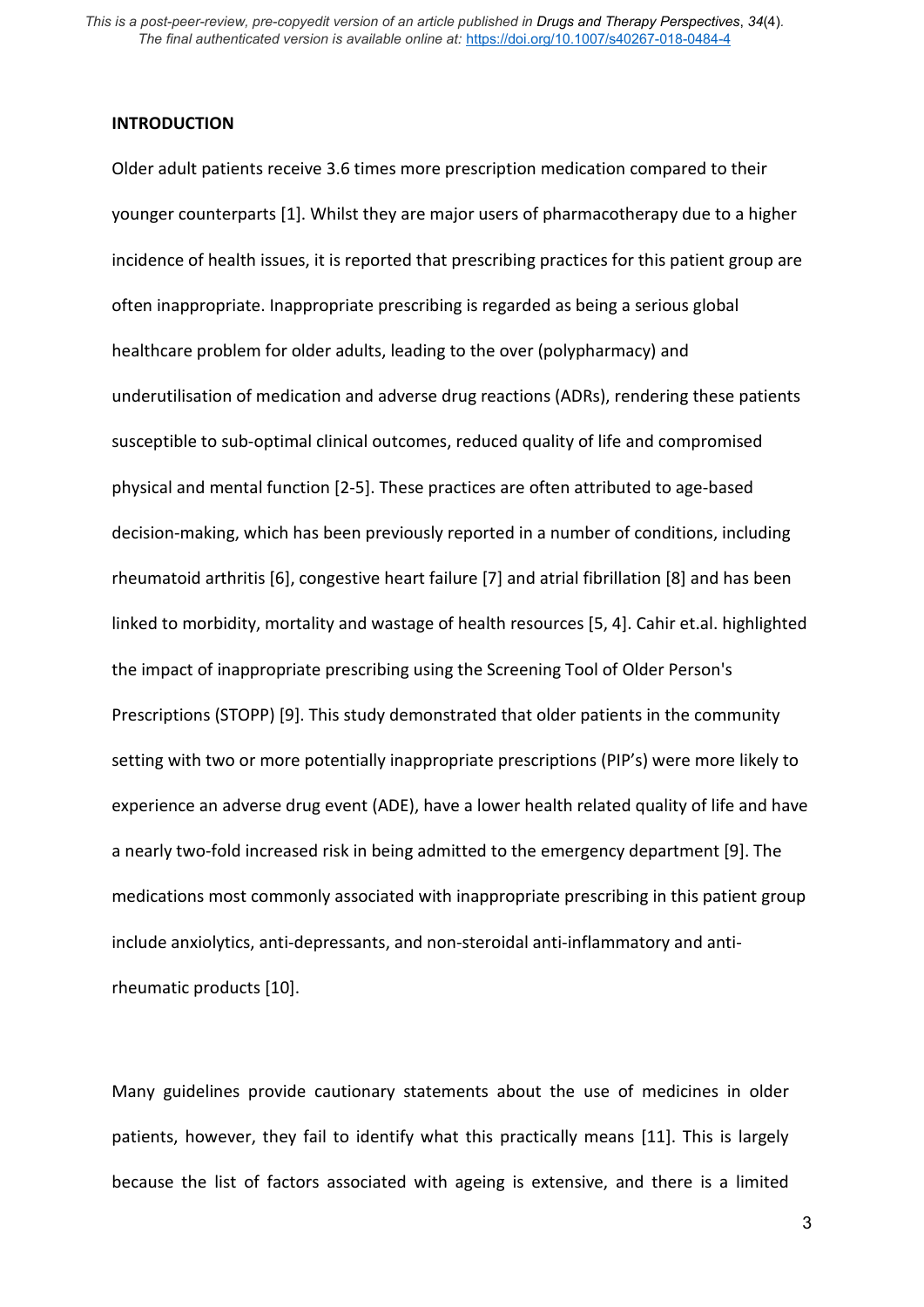amount of evidence-based literature to support the use of medicines in older persons, which pose challenges to accurately defining an extremely heterogeneous older patient population [12]. Only certain clinical guidelines have drawn attention to age-based decision-making, recommending that physicians consider the biological age (rather than chronological age) of patients in making more holistic treatment decisions [13]. Cho et.al. highlighted that biological age is more appropriate in representing an individuals aging and it is associated with health status, in comparison to chronological age which simply indicates a period of living [14]. Several biomarkers have been used to calculate biological age and range from those representing physical fitness and strength i.e. body mass index (BMI), body fat percentage (BFP) to those representing biochemical factors i.e. low-density lipoprotein (LDL) and triglycerides (TG) [14-16]. However,

there is no accepted definition of an older adult that appropriately characterizes this patient group [11]. This is particularly important when considering the focus on patientcentered care in modern clinical practice. Singh and Bajorek highlight that clinical practice guidelines aimed at individualized care must take into account appropriate features of ageing [11]. As a result of the heterogeneity seen in defining older patients, there is potential for physicians to have variable interpretations of individuals within this patient population, leading to potential inconsistencies when making pharmacotherapeutic decisions[17, 18]. Subsequently, this may result in inappropriate medication management in this patient group with potential impact upon patient outcomes. It is important to explore how physicians approach prescribing in older patients to understand where improvements are needed to better support individualized, pharmacotherapeutic-related decision-making.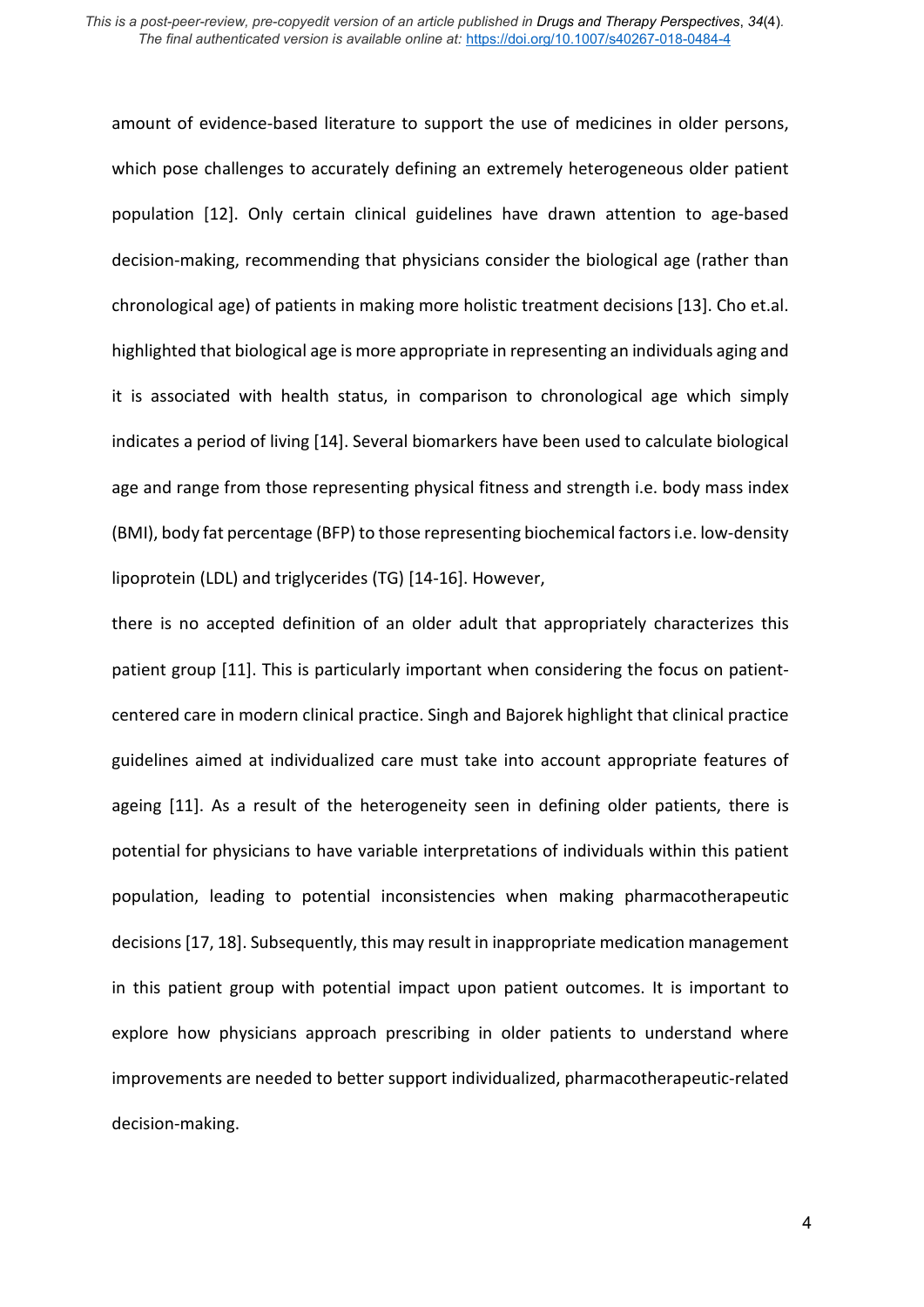Geriatric medicine is a major specialty branch of medicine within Australia [19]. In 2012, it was estimated that there were 450 registered geriatricians practicing in Australia. Recent data highlights there were 221 physicians undertaking advanced geriatric training in 2017, demonstrating the rapid expansion of this workforce [20]. In order to become qualified, candidates must complete the geriatric medicine advanced training program, giving them national accreditation to work as geriatricians. In addition, during their intern year, medical residents have the option of undertaking a non-core geriatric medicine rotation [21]. To support physicians in their practice, a multi-disciplinary team of health care professionals including nurse practitioners, who have prescribing authority, as well as general practitioners, pharmacists and occupational therapists assist in ensuring the timeliness and quality of care [22].

The aim of this study was to explore how Australian physicians making prescribing decisions in older patients, defined the term 'older adult'. A specific objective was to identify key factors that influenced their prescribing decisions in older patients.

### **METHOD**

### *Study design*

We conducted a two-stage study mixed-method study over a 2-month period (February to March 2015). A scenario-based questionnaire (quantitative) and semi-structured individual interviews (qualitative) were administered to Australian physicians caring for older patients. Approval for the conduct of this study was granted by the University of Technology Sydney (UTS) Human Research Ethics Committee (UTS HREC REF NO. 2014000645). The COREQ guidelines provided a framework for the structure of this research.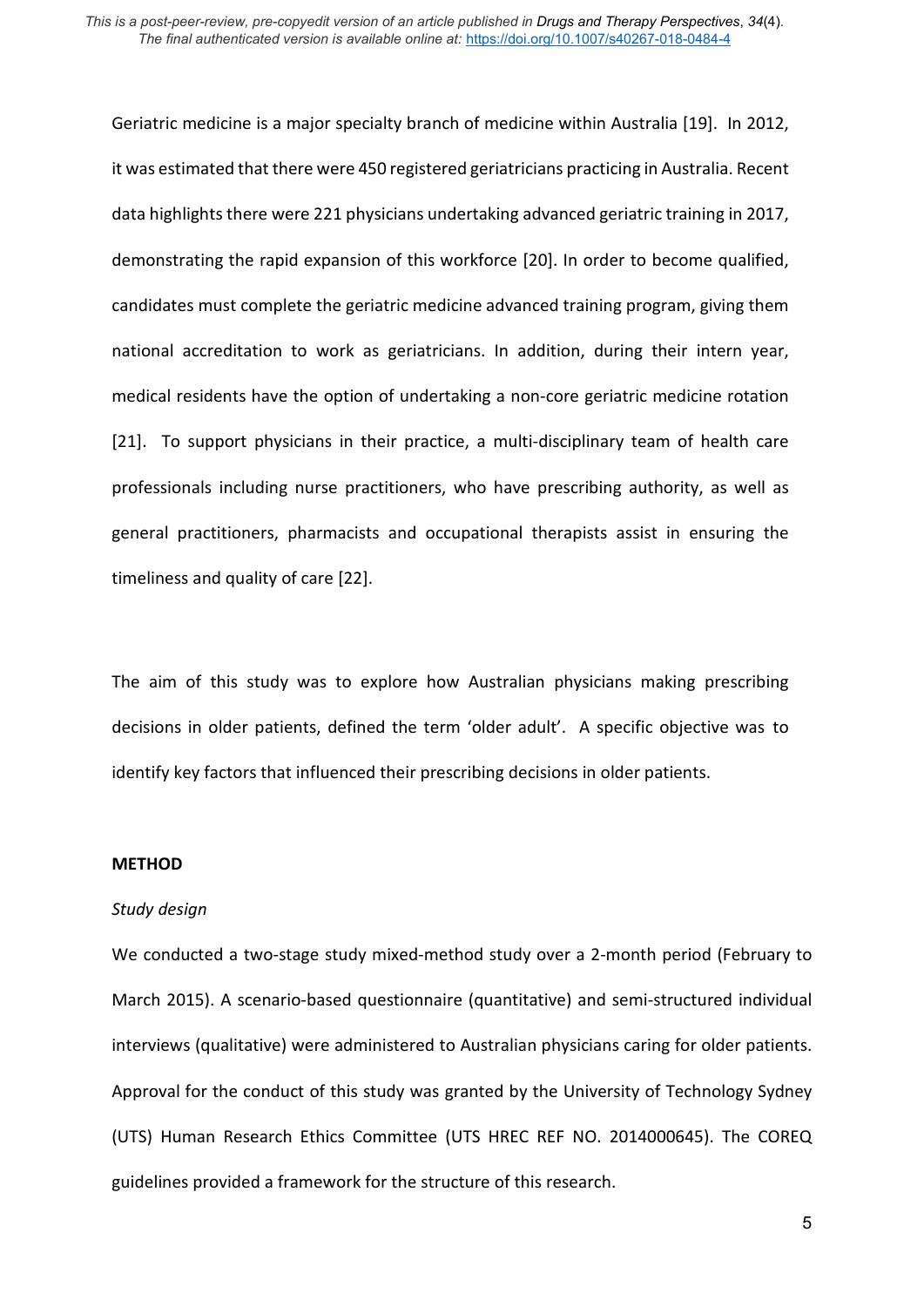### *Setting and participants*

Participants were recruited via purposive sampling [23]. Physicians were recruited based on the following inclusion criteria:

- primary care practitioners (general practitioners: GPs) or tertiary care practitioners/specialists (geriatricians, cardiologists, neurologists) with  $\geq 1$  year of experience in prescribing and managing treatment in older patients
- practicing within the Sydney metropolitan area of New South Wales, Australia

The initial sampling frame comprised three geographical locations that were known to have a larger population of older persons (i.e., northern Sydney, inner west Sydney, western Sydney) [24]. A list of medical practices or health facilities within these local areas was created following an online search (via telephone directories, e.g., Sydney White Pages, [www.whitepages.com.au\)](http://www.whitepages.com.au/). Sites were then randomly selected from this list (via random number generation in Microsoft Excel™) to generate a short-list of sites to be sent an invitational study flyer (via email, post, hand-delivery). Individuals who expressed an interest to participate were then provided the full study details; written informed consent was obtained from all participants. Sites and interested individuals were also invited to forward the study flyer on to colleagues (i.e., chain referral sampling) to broaden the sampling frame. The target sample size was based on the number of participants needed to achieve data saturation, and was set at a minimum of 6 participants in each subgroup (6 tertiary care specialists, 6 GPs) [25]. According to Guest et.al. interview studies which 'aim to understand common perceptions and experiences among a group of relatively homogeneous individuals, twelve interviews should suffice to attain data saturation and enable the development of meaningful themes and useful interpretations [25].' Data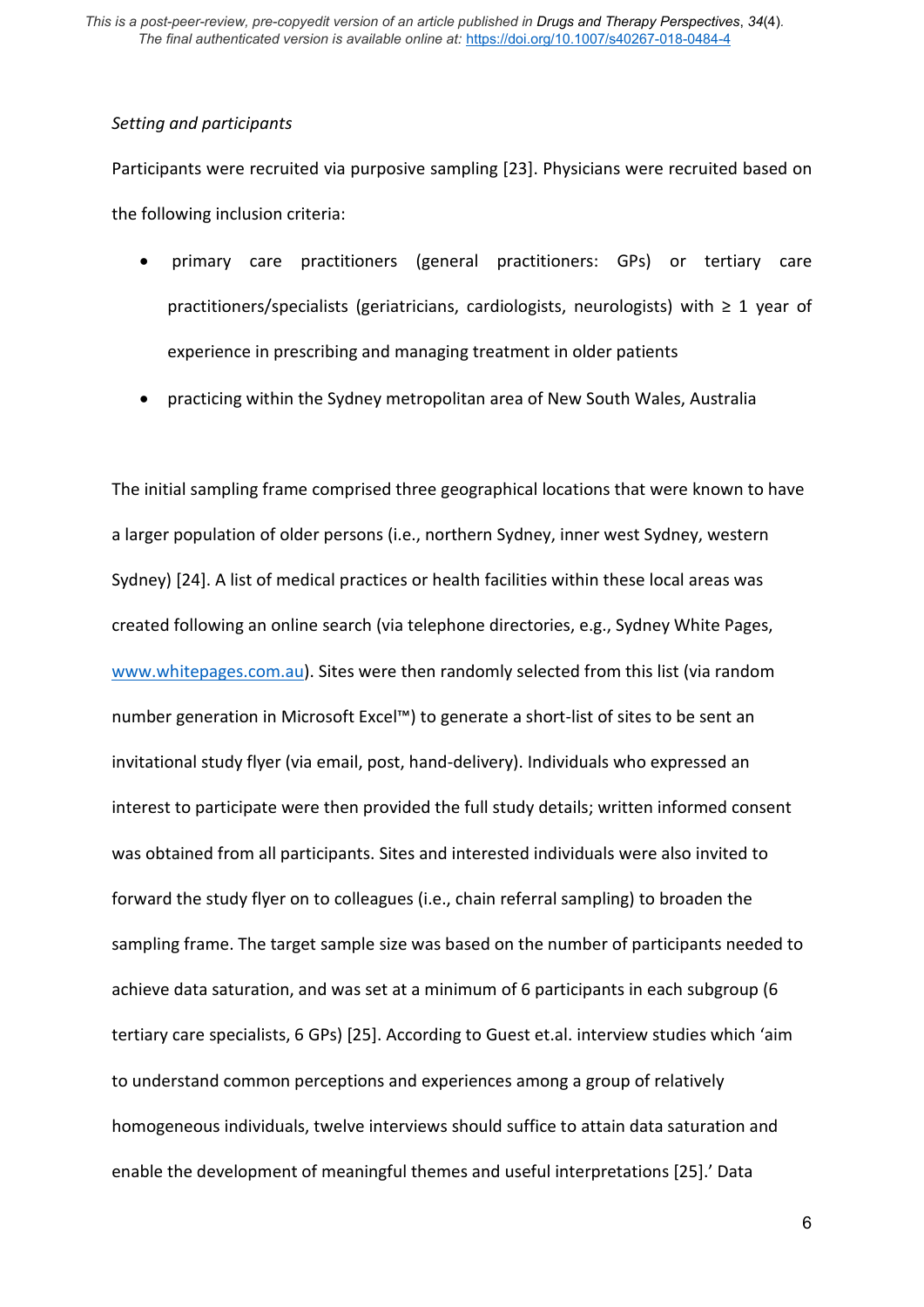saturation was defined as the point when no new information was being provided by participants that would add to or modify the findings [26].

#### *Researcher characteristics*

There was no relationship between the researchers and the participants prior to the study. The research team comprised pharmacists based in academia who each have varying degrees of experience in qualitative research and each hold qualifications in pharmacy. NK and SS are PhD candidates and BB is a full-time academic and a hospital pharmacist. The researchers' characteristics were not used to influence the outcomes of this research.

### *Data collection*

It is important to note that, in accordance with recommendations presented by Lundebjerg et.al. the language used throughout the study sought to eliminate the possibility of negative stereotyping of older adults [27]. The researchers refrained from using terminology such as elderly, aged and seniors.

#### **Stage 1**

Participating physicians were presented paper-based scenarios depicting three hypothetical patients, modeled on real life cases. These scenarios were developed by two researchers, (SS and BB), based on a review of the literature and modeled on patients encountered in their clinical practice. Each patient had different characteristics, varying in relation to comorbidities, medication history, physical features, and social status (Table 1). Importantly, the patient's age was not stated in the scenario. Each physician was asked to review the three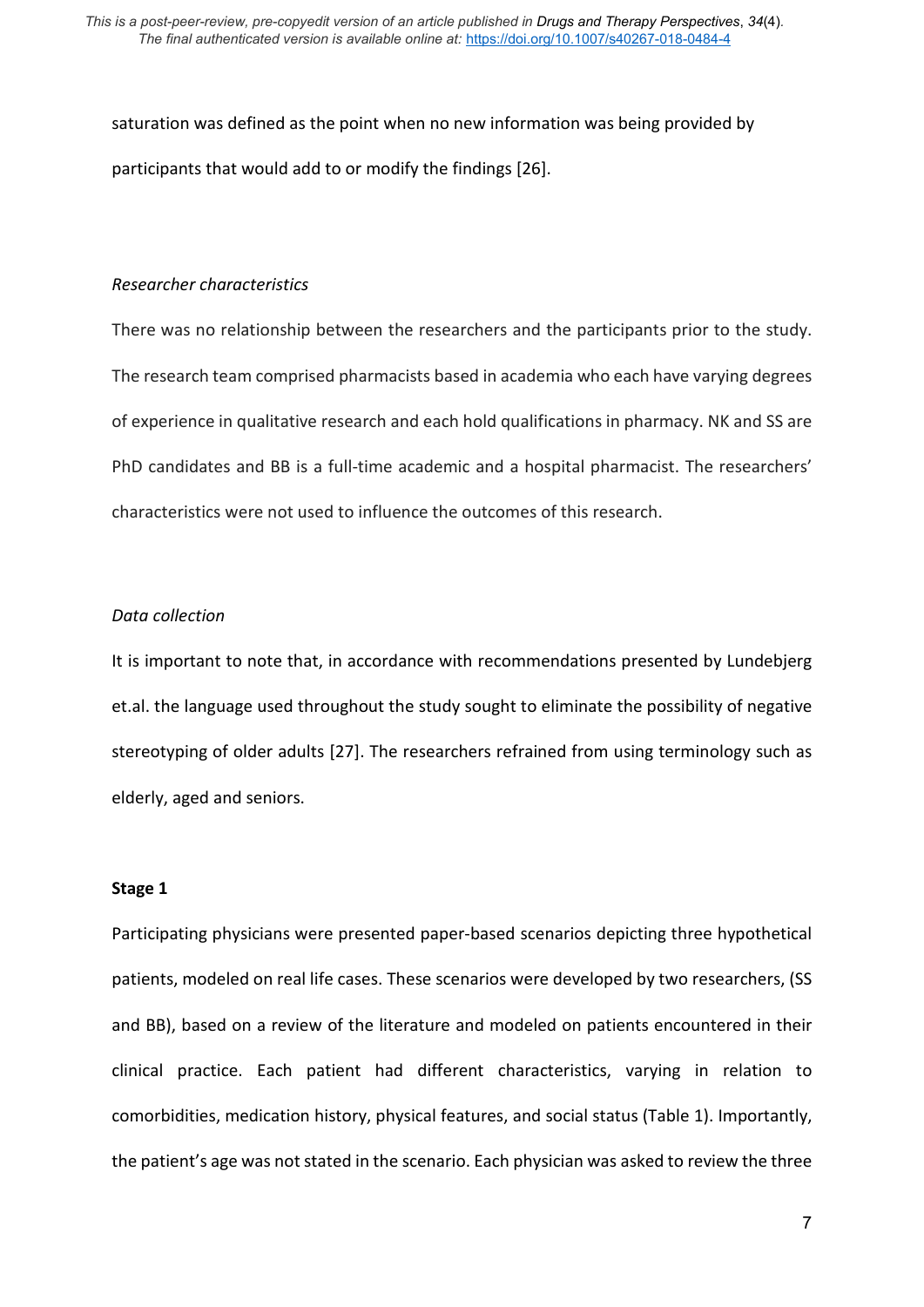hypothetical patients and estimate their ages, and to list the three critical features of each patient that informed this estimate. Physicians were then asked to state the three key characteristics of old age that underpinned their general decision-making.

#### **Stage 2**

After completing Stage 1, the same physicians were interviewed to elaborate on the responses provided to the scenarios. Semi-structured interviews were facilitated by one nominated researcher (SS) using a purpose-designed interview guide to ensure consistency in data collection. The interview guide comprised nine key open-ended questions, canvassing the clinically relevant characteristics (i.e., patient features and resources) that contributed to physicians' decision-making around medication use for older patients:

- What is different about older patients in terms of their clinical management?
- What are the key issues that influence clinical decision-making in older patients?
- What key resources do you use to help guide your decision-making in older patients?
- How helpful are the clinical practice guidelines in understanding the specific needs of an older patient?
- In what situations would you not follow the clinical guidelines? For e.g. in a patient say 65 years old or over
- What modifications would you like to see in these resources?
- How do you define an older patient?
- What are the limitations of using a chronological age-based definition of an older patient?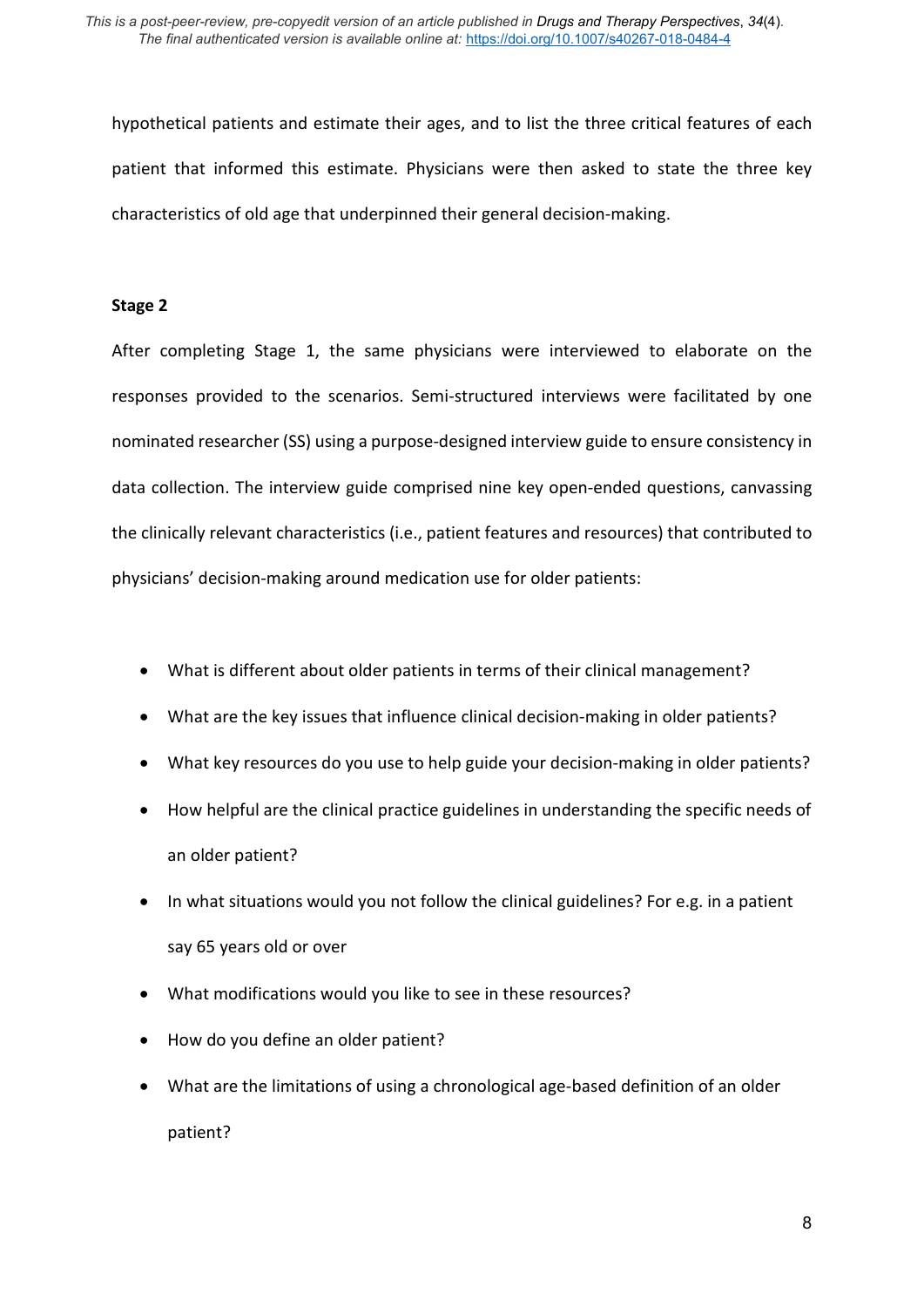• If we took the number out of the equation, what would help to better optimize medication use in older patients?

The interview guide was pilot-tested (with 2 GPs, 1 qualitative researcher, 1 pharmacist) for question clarity prior to use and was refined accordingly. The average interview time was approximately 20 minutes and field notes were taken by the researcher (SS) during each interview. All interviews were digitally (audio)-recorded and later transcribed verbatim by one researcher (SS). All participants were invited to provide feedback on their transcripts and on initially derived themes from the thematic analysis.

#### *Data Analysis*

Quantitative data were analyzed using descriptive statistics (percentages, frequencies, means, medians) using the Statistical Package for the Social Sciences (SPSS) Version 22. For the qualitative data, the interview transcripts were thematically analyzed. Manual inductive coding was used, which involved the identification of significant statements from participants responses and subsequent categorization into key themes around the study objectives [28]. To ensure correct interpretation and coding of data into emerging themes, two researchers (SS, BB) independently analyzed the data before comparing the themes to attain consensus. A pragmatic approach was used to frame the analysis; this method enables the researcher to undertake data analysis without the limitations of any specific philosophy, and enables triangulation of data using a mixed method approach [29]. Triangulation may involve the use of: [30]

- various data sources (data triangulation)
- several different researchers (investigator triangulation)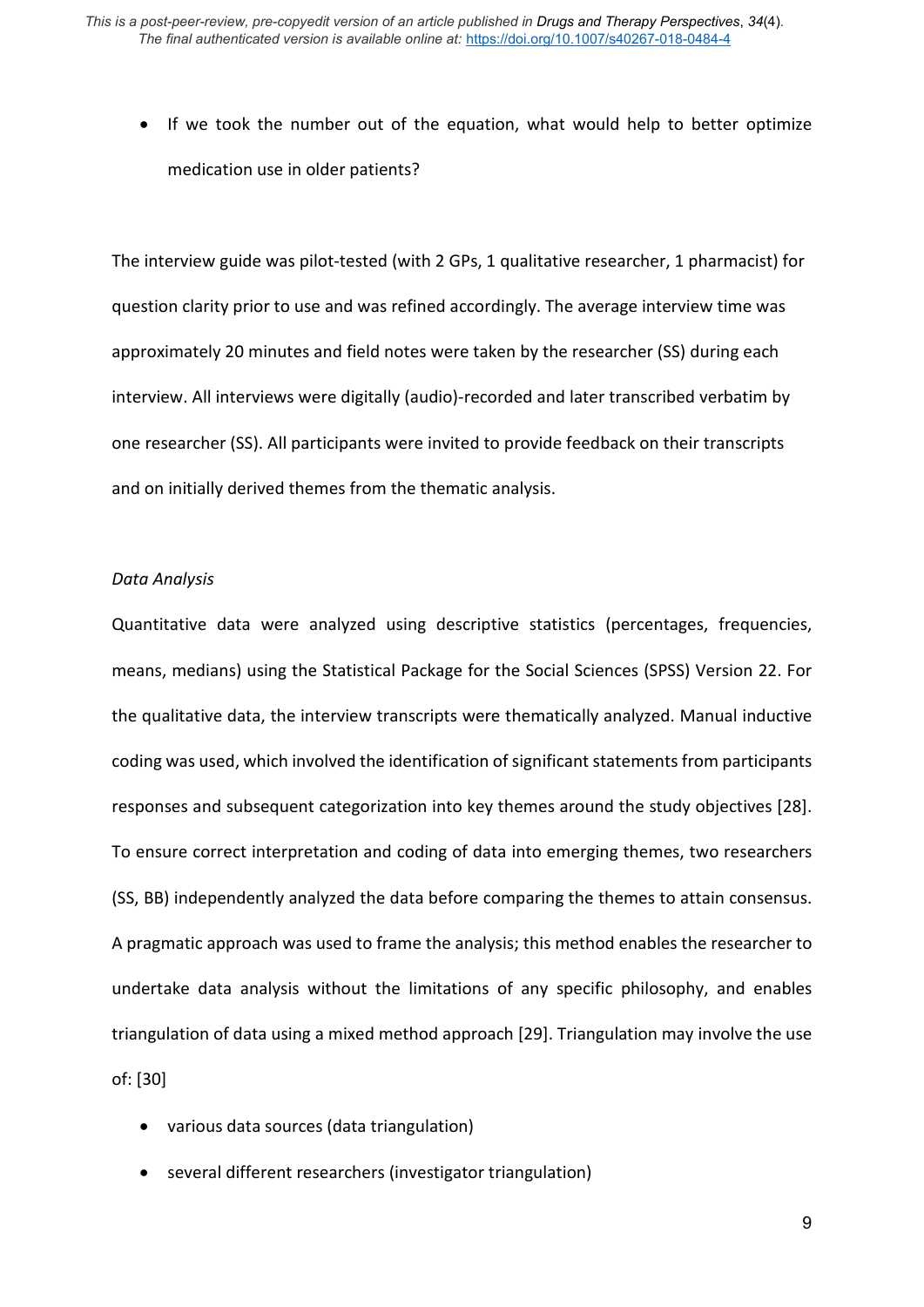- multiple perspectives to interpret the results (theory triangulation)
- multiple methods to study a research problem (methodological triangulation)

A mixed methods approach, involving both qualitative and quantitative data collection, is regarded as the most effective method in providing a gain a fuller understanding of practice [31]. Hansen states that 'by combining what is learnt from multiple methods, these approaches can help to characterize complex healthcare systems, identify the mechanisms of complex problems such as medical errors and understand aspects of human interaction such as communication, behavior and team performance [31].' As such, this method was thought to be the most appropriate in understanding physician perspectives towards defining an older patient and their decision-making behind prescribing.

Microsoft word and SPSS were used to manage all data obtained in the study, as well as codes emerging from the thematic analysis.

#### **RESULTS**

Due to the chain referral sampling method used to recruit participants, an accurate response rate cannot be calculated. Furthermore, as potential participants were asked to contact the researchers if they were interested in the study, it is unknown how many declined to participate.

#### *Participant characteristics*

Fifteen participants (7 tertiary care specialists, 8 GPs) completed the scenario-based questionnaire and agreed to be interviewed. The mean age of the participants was 48.3 years (SD = 13.0, range 26.0-67.0), and the average length of practice experience was 18.2 years (SD = 11.8, CI 11.6-24.8). One-third of the physicians were female. The average number of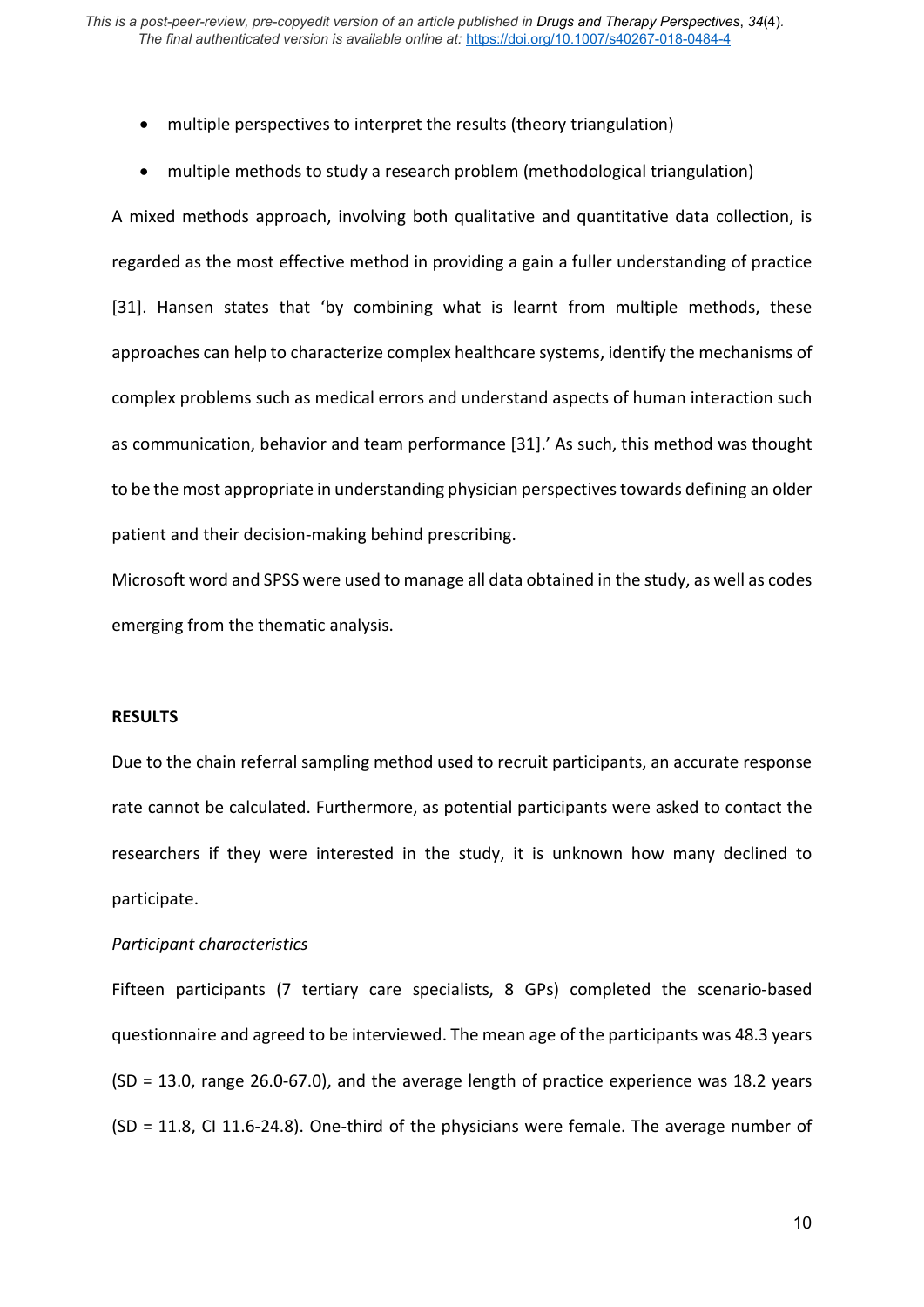older patients' aged ≥ 65 that these physicians reviewed in their practice on a daily basis (selfreported) was 12.5 (SD = 7.3, 95% CI 8.4-16.5).

#### *Scenario-based questionnaire*

Physicians reviewed three hypothetical patient scenarios in which they estimated ages for each of these patients; there was agreement between specialists and GPs in ranking the patients from oldest to youngest (Table 2). Overall, Patient 1 was deemed the oldest with an estimated age of 76.1 years (specialists: mean age = 77.6 years; GPs: mean age = 74.7 years), whereas Patient 3 was considered to be the youngest with an estimated age of 68.1 years (specialists: mean age = 71.7 years; GPs: mean age = 65.0 years). In terms of the key factors underpinning their age estimates, those most commonly cited by GPs included patient's functional status, renal function, and level of comorbidity. Specialists also commonly cited comorbidity and renal function as key factors, but where the GPs included functional status in their top three factors, the specialists included polypharmacy. (Tables 1 and 2).

When asked to identify the three factors influencing their therapeutic decision-making in general (not specific to the cases), GPs most frequently highlighted cognitive function, renal function, and polypharmacy, whilst the specialists cited functional status, renal function, and cognitive function. Cognitive function was reported for Patient 1 (estimated to be the oldest patient by all physicians), although none of the physicians cited this as a key factor in guiding their age estimates in the scenarios.

### *Qualitative analysis*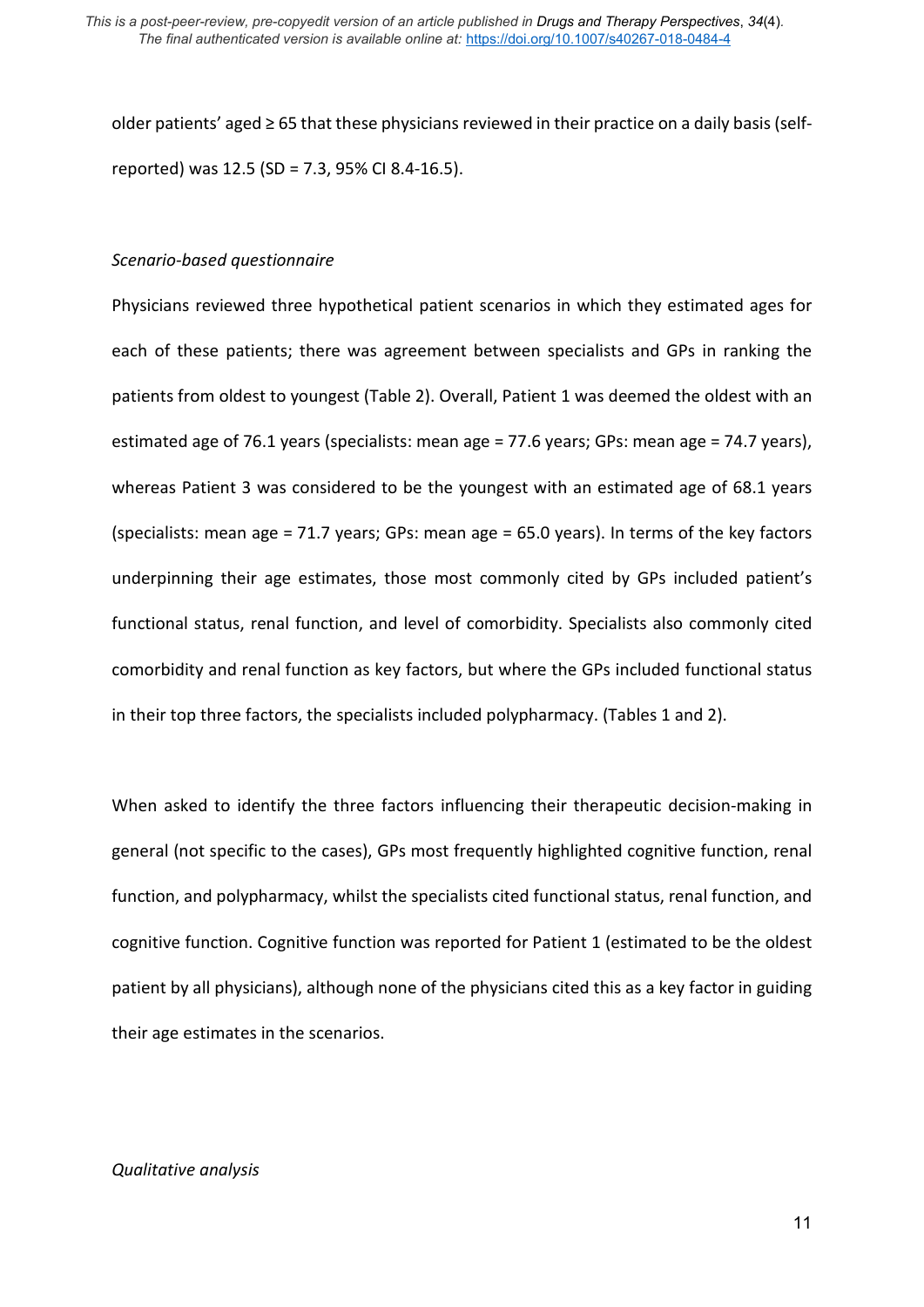Three major themes emerged from the interviews:

- Using a number-based vs. health status-based definition of an older patient
- Patient 'red flags' influence prescribing decisions
- Lack of guideline support in prescribing for older patients

### *Theme 1: Using a number-based vs. health status-based definition of an older patient*

Broadly, within this theme, participants can be categorized into those participants who use a number-based definition of an older patient ( $n = 9$ ) and those participants who ignore the number and use patient's overall health and other factors (comorbidity, social factors etc.) (n = 6). In their approach to define an older patient, there were no differences observed between specialists and GPs. (Table 1)

*"Certainly not based necessarily on the age. I think it is a combination of chronological age plus things like frailty and comorbidity. Age is not the main factor, so you can have a 90 year old who is living independently at home, fit and healthy and I would classify them quite differently to a 70 year old who is with 15 clinical conditions and on 20 medications."* (S04)

*"So, I do not have, you know, one specific thing when I think about elderly. So, I think it is about multiple comorbidities and I think it is about general decline in terms of homeostatic function. But I do not assign a specific age."* (SP07)

*"You can go chronologically by what their age is. But I tend to define someone as elderly by more how physically fit they are, what their medical condition is."* (GP01)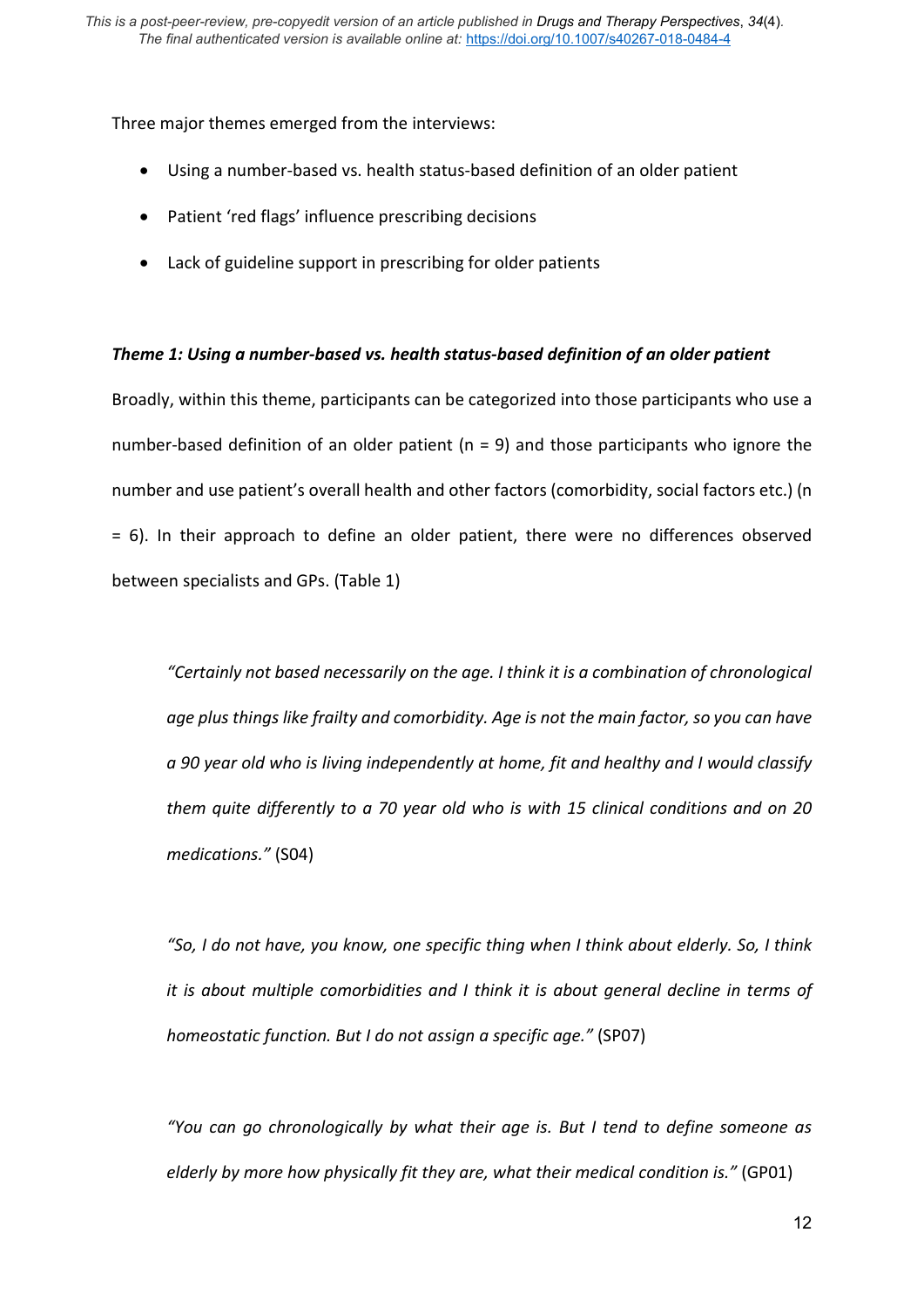*"I do not think it is by age. I find in this demography, I have a lot of very fit, healthy, no medication 65 year olds. So I do not think it is an age, even 70 years old."* (GP03)

Those who advocated using a number-based definition of an older adult felt that having a specific value to define was a useful prompt for physicians, alerting them to be more cautious in their decision-making. Furthermore, physicians recognized that some guidelines made agespecific recommendations, given the way clinical trials were conducted and results reported.

*"… it would be nice to have that safety blanket that sort of prompts you, here is this patient over 65 or under 65. Just as a prompt, did I forget this patient is elderly? Removing it, I do not think it is doing any harm by being there except it can be a distraction."* (GP03)

*"Because a lot of studies and things are actually age-based and have age-based risk factors. I cannot account for what other doctors have said, as long as they are doing studies which show that if you give this medication to someone who is above 70 you can increase gastric bleeding, as long as studies are doing that I think the number would be useful."* (GP02)

Using a number-based definition, physicians identified an age range from 65 – 90 years of age as an older adult patient. There was some variability in these numbers between GP's and specialists, with specialists tending to put forward a higher age range (75 – 90), whereas GP's cited a younger age range  $(65 - 75)$ .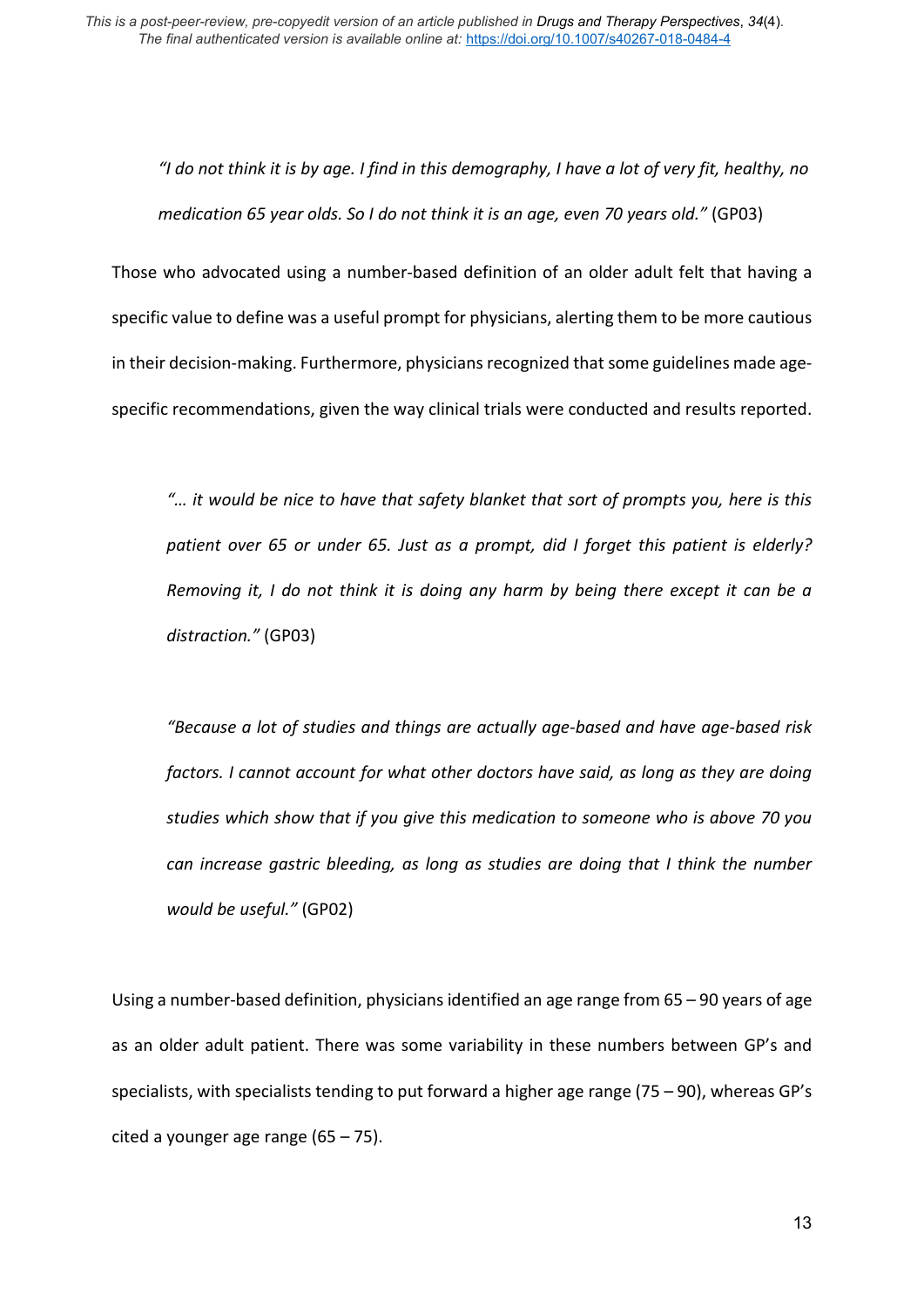*"I think really over 75 or over 80 years. Most people will say not over 65 anymore."* (S01)

*"I guess 95 is clearly elderly and 60 is not elderly. And somewhere in between is a grey border, probably starts at about 65 in some people and probably goes all the way up to 90 in other people."* (S06)

*"In general, aged 70 and above. But as I said, elderly you can have someone who is well and elderly someone who is not well. Generally, I consider people 70+ in age as elderly."* (GP02)

*"Depends, so I guess, someone over 70 classically would be elderly, or even 65…but anyone above 80 is elderly regardless of how many medical issues they have."* (GP05)

Interestingly, there was a difference observed between how prescribers define older patient and how they perceive someone as an older adult. Participants' definition of an older patient was often number-based, however, their description of an older patient was moreso based on physical features, comorbidities, polypharmacy, functional status, and cognitive function. In their description of an older patient, participants acknowledged that there exists a huge heterogeneity in older adults, but their definition of an older patient was based on age. This difference in their definition of an older patient and description of someone as an older patient may affect how they treat their patients.

*"Often once you get to a certain age you are likely, although age is not always the reason, to have more comorbidities to take into account. Renal impairment, liver*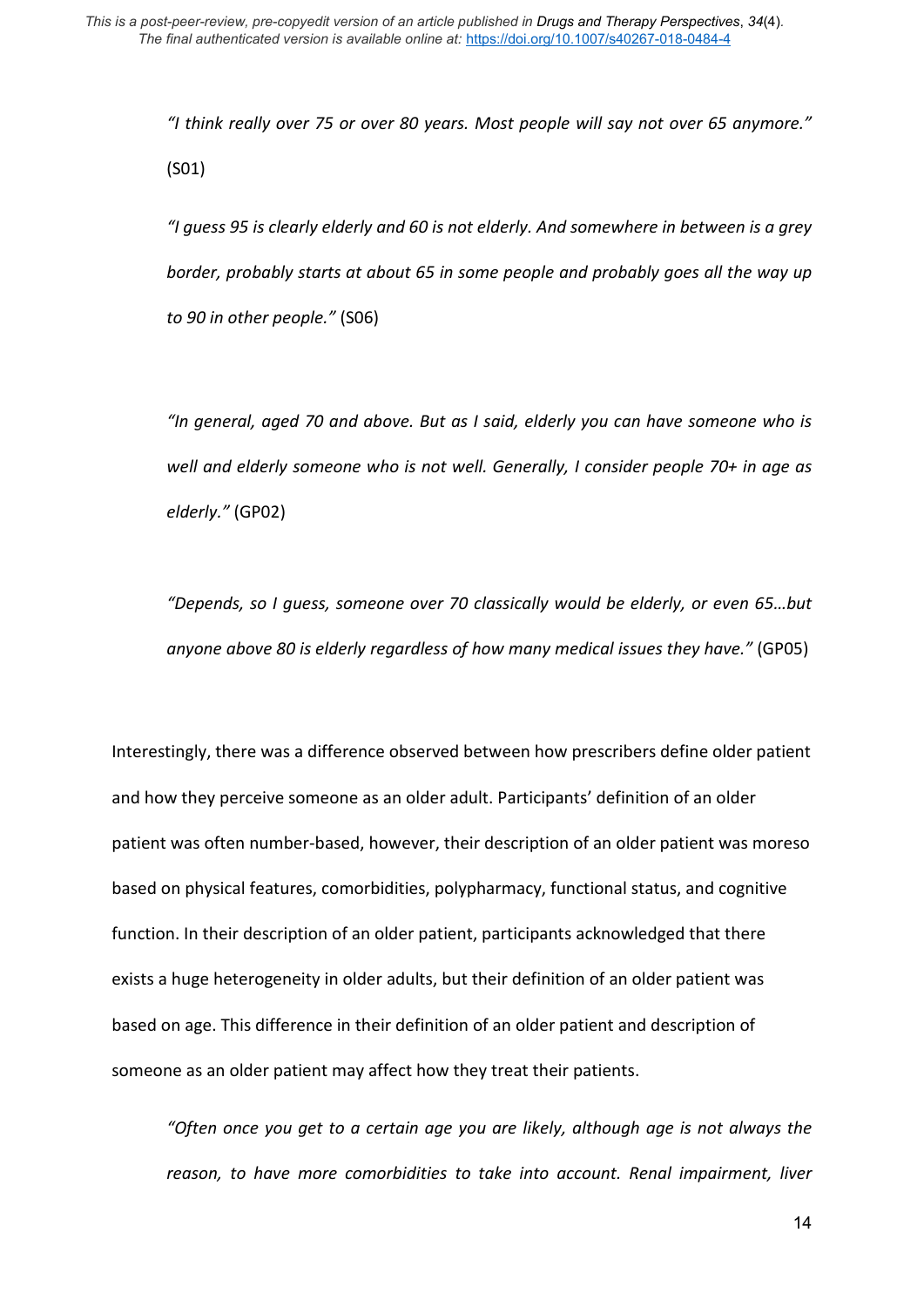*dysfunction, you may have significant mobility issues, you may have cognition issues that started to occur. So, I think they are more likely to be complex."* (S01)

*"So there are two aspects to call someone elderly. But I think most common one from my point of view would be the age-related one. It is how I think of the term but it is not how I think of the person if that makes sense."* (S02)

*"Once I think about someone as elderly, I start thinking about getting the pharmacists to do Webster paksTM[1](#page-15-0), getting them home services, and I start thinking in a slightly different way."* (GP07)

## *Theme 2: Patient 'red flags' influence prescribing decisions*

Medication prescribing was recognized as a challenge in older adult patients by almost all physicians. Several patient-associated factors, including comorbidity, polypharmacy and cognitive impairment were cited as important signals or 'red flags' for physicians, which then guided how they prescribed and managed medication in this patient group.

*"Things like mobility, their cognition, and their support situation that they have at home is important. So if they are living alone at home and nobody checks on them, you are sort of little bit more conservative with their treatment, but at the same time you want tighter control of their illnesses as well, you just have to balance it out."* (GP03)

<span id="page-15-0"></span> $1$  "Multi dose, dose administration aid designed to assist people to correctly take their medication as prescribed" [32].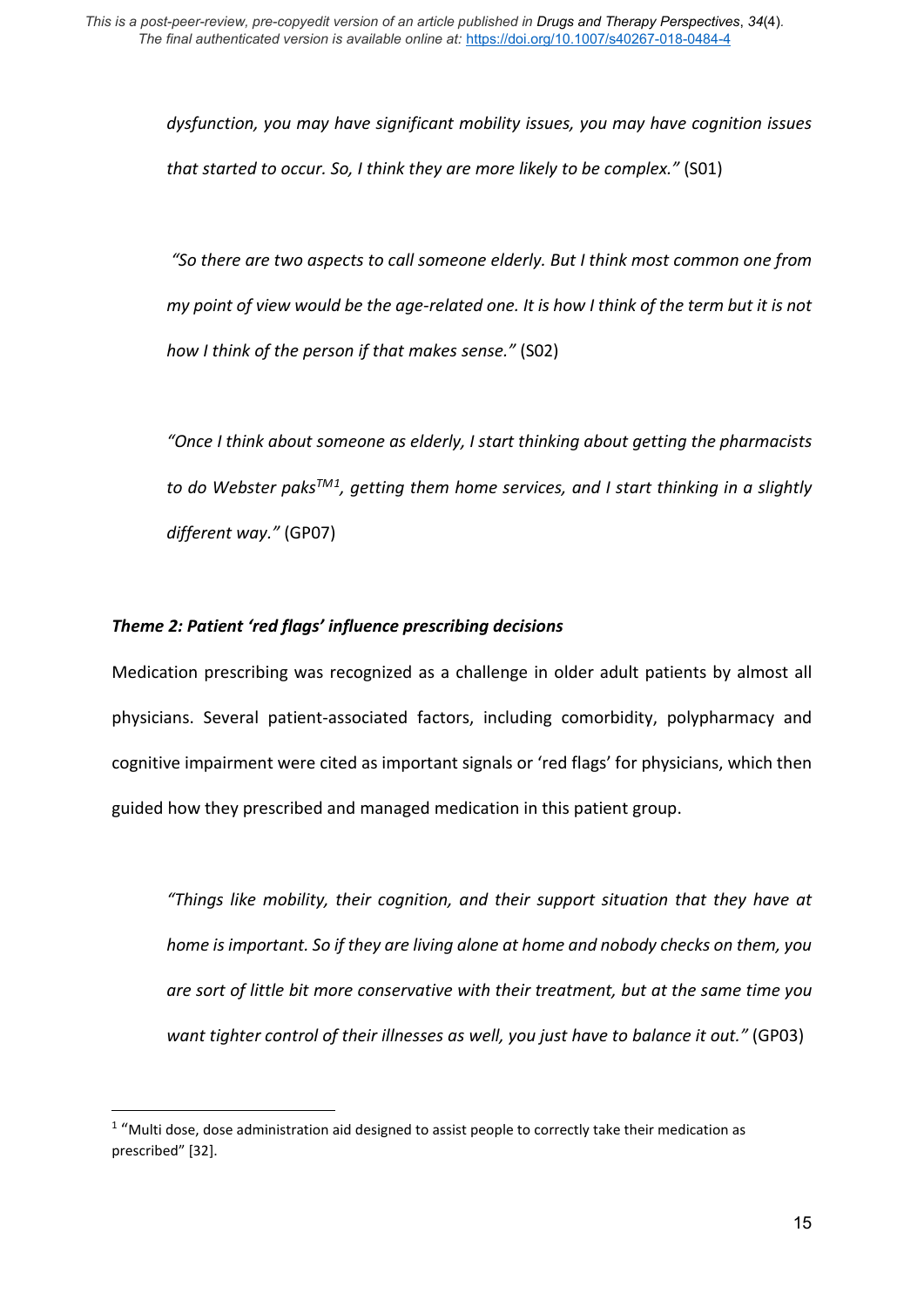*"Yeah, if they are very infirmed, or they have got cognition issues, or they are quite frail, living their own, then you would not put them for example on some sort of major anticoagulation if they are at high risk of falls. But if they are living in a supported environment with a high AF burden, high CHADS2 score, then you might be swayed a little bit, you know, they are not managing things completely on their own."* (S02)

*"Depending on the condition of the elderly patient and what goal do we want, like if someone is very fit he does not have a lot of comorbidities, we can be a little more aggressive in their treatment. But if someone has poor medical status, they are demented, our role is more of a palliative role just keeping them comfortable."* (GP01)

*"Dealing with multi-morbidity, that is the thing we have no idea how to manage in older people. So treatment for one condition might be contraindicated for another condition, or lead to two therapies that interact. Or some combinations of those certainly will lead to polypharmacy and polytreatments."* (S03)

### *Theme 3: Lack of guideline support in prescribing for older patients*

As a key objective of this research was to identify any factors that influenced prescribing decisions made for older patients, a significant issue identified by the participants related to the lack of quality evidence supporting and guiding direct treatment decisions in older adult patients and was viewed as a challenge in prescribing. This theme was expressed more strongly among specialists than GPs, underpinned by the fact that GPs often rely on specialists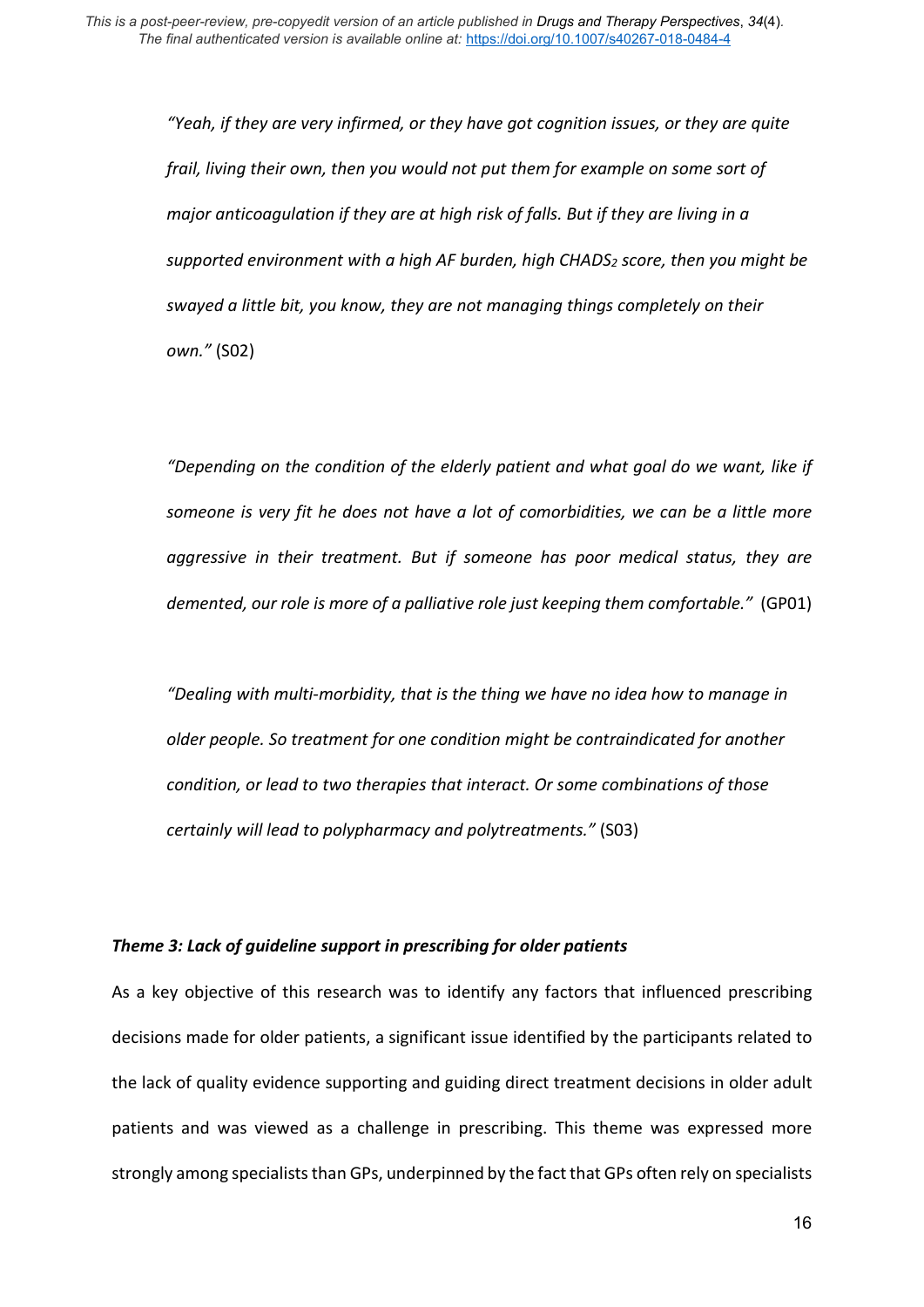when managing older patients: *it is really nice to have a specialist who understands elderly people (GP07)*. (Table 4)

*"I think it would be nice to actually have more data in the aged population specifically, that is real world data not just based on eGFR across a group of patients… For e.g., the warfarin and the NOACs (novel oral anticoagulants), we would like to put a lot more people, I would personally like to put a lot more people on NOACs but we do not have great data. And I am bit worried about putting a lot of them on. So, you know, if that data was there you would feel more confident doing it."* (S02)

Clinical practice guidelines were deemed inadequate in guiding pharmacotherapeutic decision-making in older adult patients, particularly for those with comorbidities. Both specialists and GPs stated that guidelines needed to incorporate more information on how to manage older patients with comorbidities.

*"… One is that they rarely, if at all, address issue what to do in someone who's got multi-morbidity. So, treating a single disease by guideline may be very effective, but majority of older people with single disease have multiple other illnesses. And that we know from work we have done and work that other people have done, that if you are an old person with single disease, 95% of them will have two or more other diseases to go with it. So, the lack of understanding of multi-morbidity is a key issue."* (S03)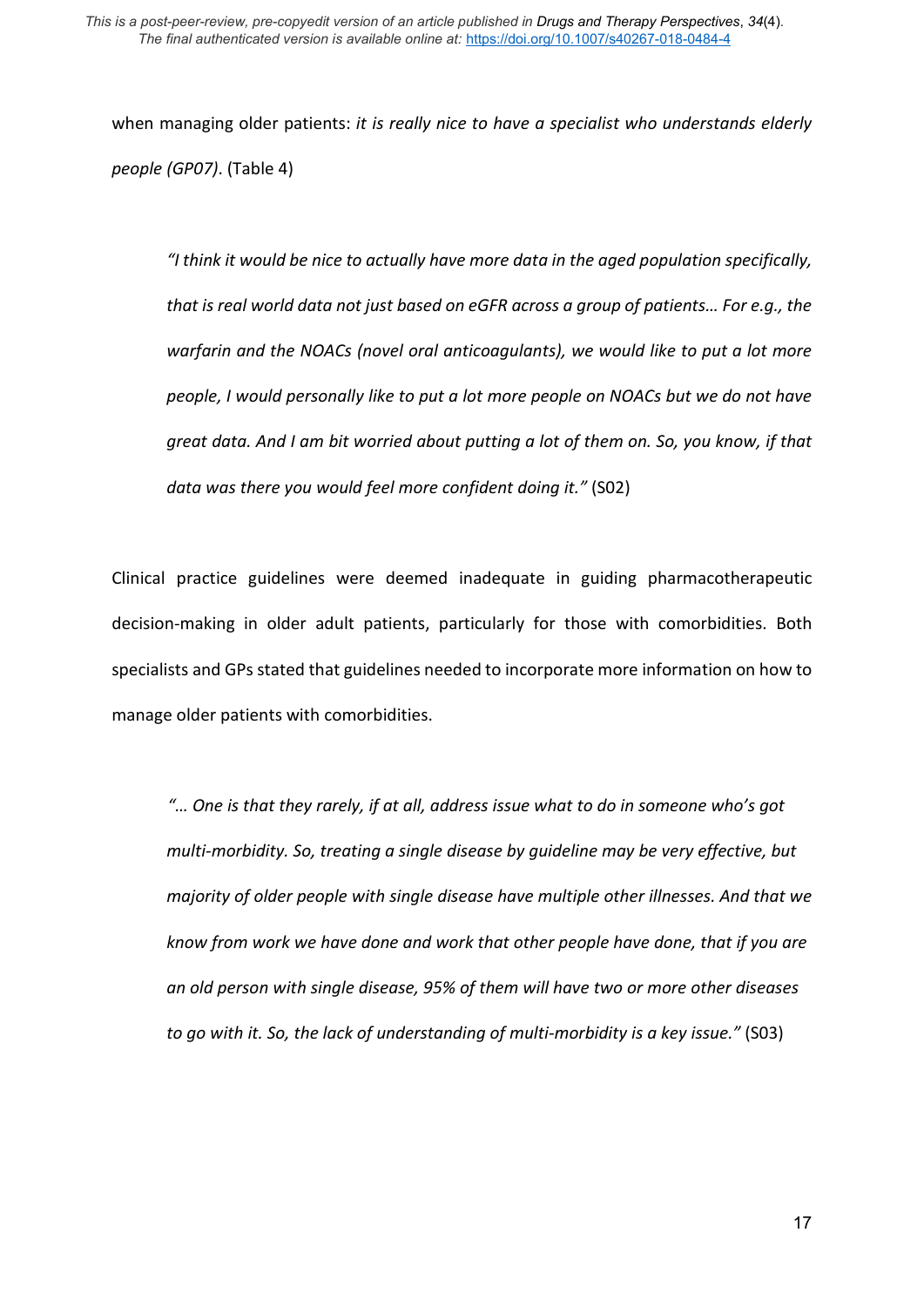Some physicians felt that guidelines often made it more difficult for them to prescribe medications because they placed greater emphasis on 'risk' than 'benefit'. For this reason, GPs were more likely to rely more upon their clinical experience. It is important to note that it is not clear how these comments are specific to this patient group as they apply to all patient populations. However, according to the responses obtained previously, physicians may have been referring to the lack of 'specificity' in guidelines towards the characteristics of the older patient population.

*"Guidelines are often directed very much at safety as opposed to efficacy. And you know, we see this a lot that they are so focused on not doing harm, that the chances of getting a benefit can be reduced."* (S05)

*"Mainly just go by experience, what I have learnt in the past…I assume they (guidelines) would be helpful, I do not tend to use them much."* (GP01)

*"Normally, I do not use clinical guidelines. I think most of the guidelines are helpful but their practical applicability is a question."* (GP06)

*"I think doctors usually do not go with guidelines, but we try to adjust it to the patient's age and other health issues. So, we try to balance things and sometimes it is not exactly in the guidelines."* (GP08)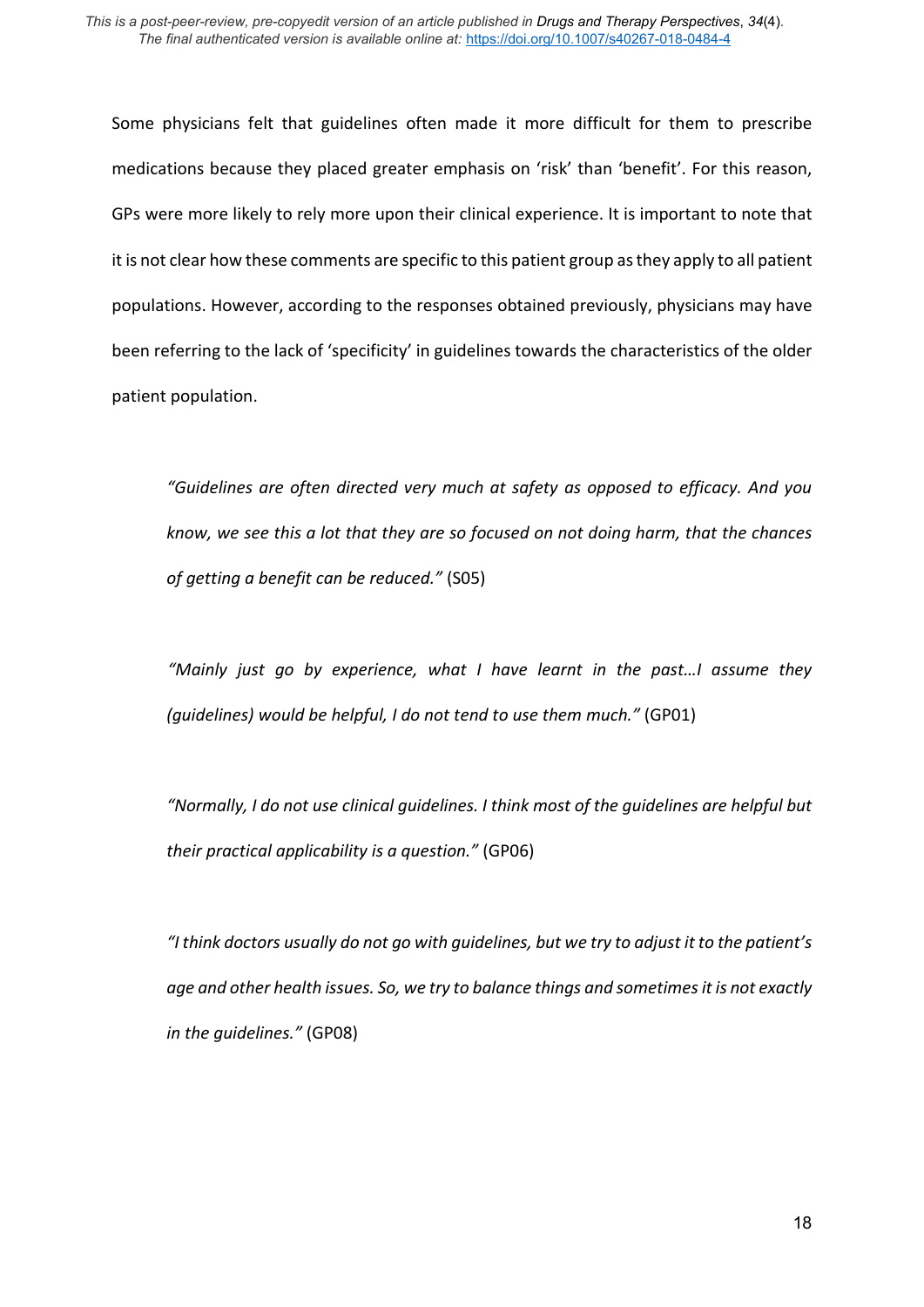A few physicians also raised the need for guidelines to address both medication prescribing and de-prescribing, as both were particularly important processes when treating older persons.

*"For example, if you get someone on warfarin and you know they are at a high risk of stroke and they are also really getting frail on their feet, when is the point to start to feel that is probably better to stop it?"* (S02)

*"And you know, as a GP we find it very difficult (to de-prescribe), because if you deprescribe something and then they have a stroke, it is like, well, so we are in a difficult situation. So I think few more guidelines on de-prescribing would be very useful."* (GP05)

### **DISCUSSION**

To the best of our knowledge, this is the first exploratory research to have qualitatively analyzed the perspectives of physicians towards defining an older adult patient. The most important finding of this study highlights that there are inconsistencies among the surveyed physicians in defining an older adult patient; with some using a number-based definition, and others using various patient-related factors. These findings indicate that as a result, there may be variances seen in the prescribing patterns of these physicians, which may impact upon the quality use of medicines in this patient group. Consistency in care is identified as a cornerstone domain in the delivery of quality patient care [33]. High variability in practice among practitioners has been identified has a significant issue for health care systems [33]. March highlights that it is important to keep practice within a narrow range to ensure a more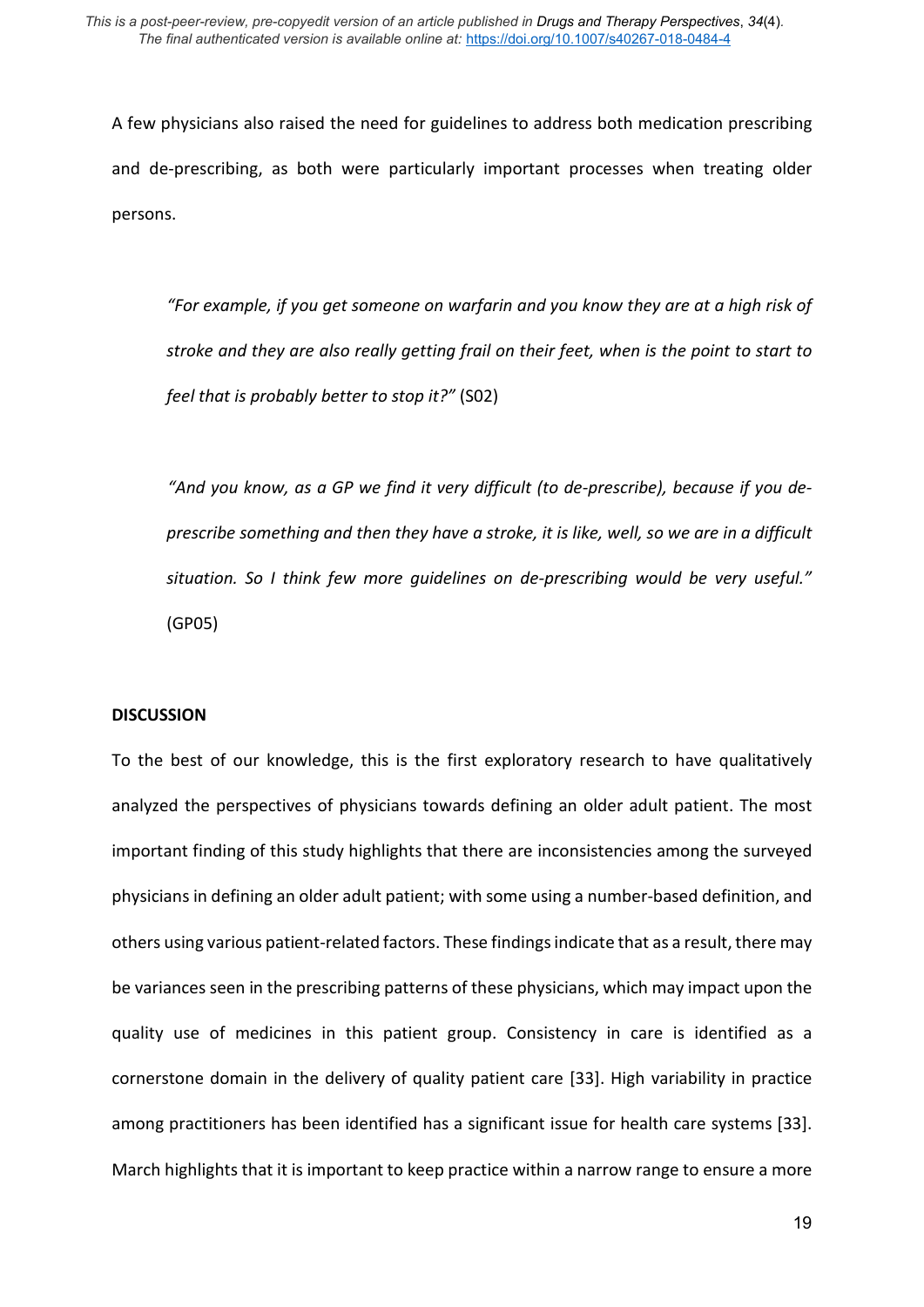effective and efficient level of care as well as improved patient outcomes [33]. As such, there is a need for the development of consistent definitions and consensus guidelines that incorporate a positive approach to ageing, and evaluate older patients from a more holistic level [34].

It is noteworthy that whilst some physicians used a number based definition of an older patient, overall participants were conscious of the heterogeneity of the older patient group and of the implications of age-biased prescribing. In assessing an older patient, physicians considered a multitude of patient factors as influencers of their decision-making during prescribing including co-morbidities, cognitive function, frailty, polypharmacy etc. and did not solely focus on the patients age. This indicates that physicians may also utilize a specific patient definition more as a guiding element or as an alert when designing an appropriate pharmacotherapeutic regimen, rather than as a significant contributor to the prescribing process. It is particularly important when undertaking pharmacotherapeutic-related decisionmaking, for physicians to consider the mental status changes among older patients, due to their potential significant influences on medication adherence. A systematic review conducted by Campbell et.al. highlighted that older adults with cognitive impairment experienced unique barriers to medication compliance, including difficulty understanding medication directions, organizing medication administration into the daily routine, and using potentially inappropriate medications [35].

Another important finding of this study emphasizes that the prescribing of medications in older adult patients is a complex process, compounded by a limited level of evidence-based medicine (EBM). Current EBM that physicians rely upon while making treatment decisions in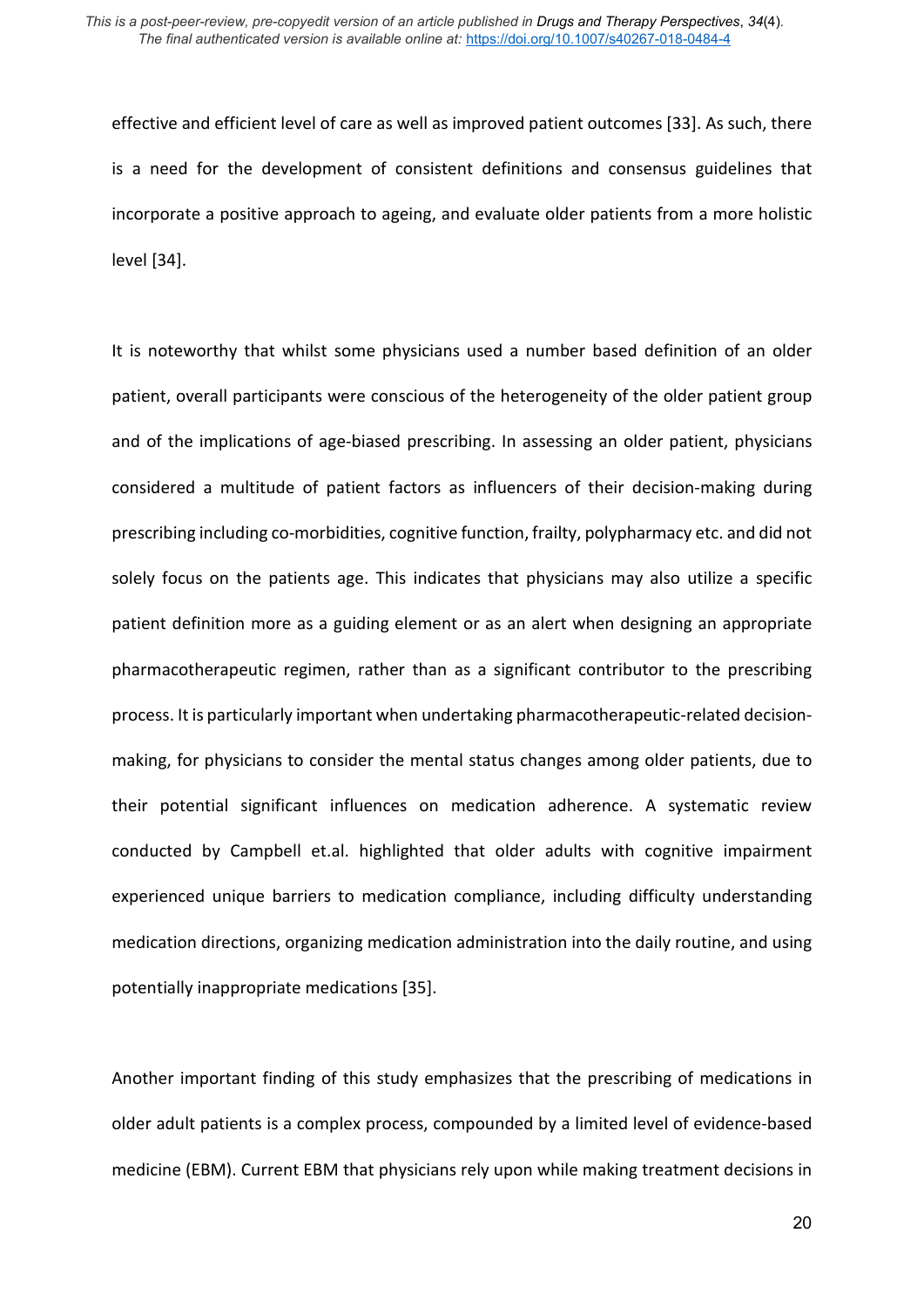older adult patients is not strong enough to influence appropriate prescribing. This is similar to findings presented by Adams et.al. who also performed a qualitative, interview-based study investigating the perceptions of primary care physicians on caring for older patients [36]. In their research, Adams et.al. found that physicians experienced difficulty in treating older patients due to increased medical complexity and chronicity [36].

Clinical practice guidelines are key resources developed to assist practitioners in making sound clinical decisions. However, previous studies have highlighted issues around the use of practice guidelines in older patients, involving mainly disease driven rather than patientcentered guidelines [37, 38, 11]. Similarly, this study has provided some insight into key areas where improvement is required so that these guidelines can be better utilized at the time of making important prescribing decisions. First, comorbidity should be better addressed in clinical practice guidelines. Clinical guidelines have often been criticized for their 'single disease-driven' approach and their application in patients with comorbid conditions can lead to undesirable effects including polypharmacy, adverse drug reactions, and high financial burdens [38]. Second, when making recommendations, these guidelines should provide detailed descriptions relating to the studies and the associated participant groups from which the information was sourced. This will help physicians in matching patients with the respective study participants (in studies from where the information was sourced) more closely. This also indicates that guidelines should provide a detailed description of their definition of an older adult patient in their recommendations. A previous study has highlighted that clinical practice guidelines either define older adult patients using a numberbased definition or do not provide any definition at all [11]. Third, practice guidelines need to shed more light on the process of medication de-prescribing. Medication de-prescribing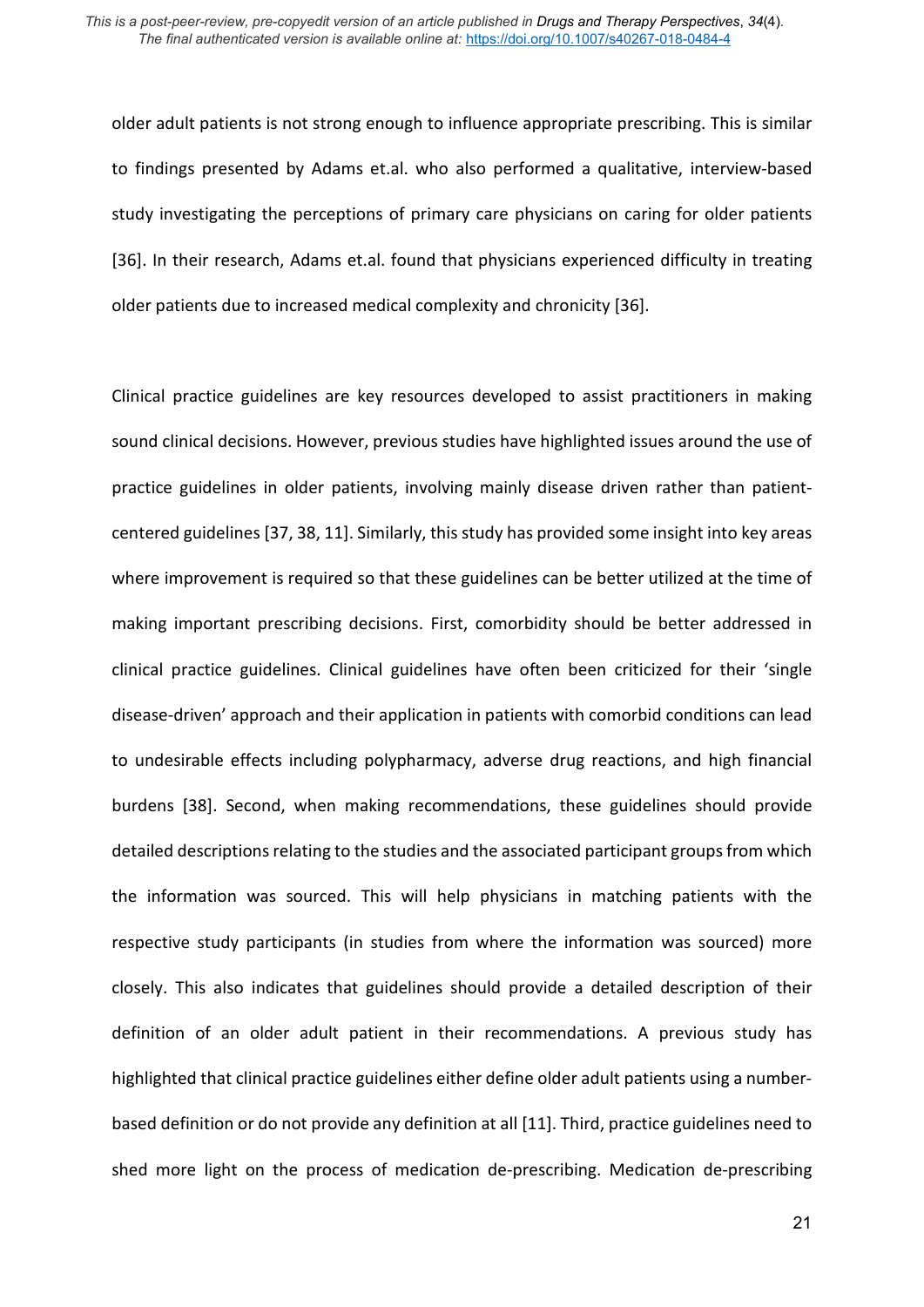provides an opportunity to the physicians' to reassess the use of ongoing medications [39]. Reeve et.al. highlighted that the impact of de-prescribing can have both beneficial and harmful effects on patients [40]. Benefits included better patient outcomes related to the resolution of adverse drug events (ADR's), reduced financial costs and improved patient adherence [40-43]. However, withdrawal symptoms and a recurrence of the original medication condition were also noted as consequences of decreasing the number of medicines prescribed. Both of these effects may have significant influence on the quality of life of an older patient, and are important considerations for physicians [40-43].

Interestingly, when defining an older adult patient many participants highlighted the need to increase the age cut-off from 65 years to at least 70 years. Some studies in the past have also argued that the age cut-off to define older persons should be increased [44]. This illustrates that with advances in health and life expectancy, the concept of age changes over time. As such, using a person's chronological age to make prescribing decisions is akin to aiming at a moving target; this number is not static and is prone to change over generations as populations get older, and as physicians age [44-46]. Therefore, it is imperative to develop new measures of population aging that take into consideration longevity over time and place [47]. Other measures to define an older adult patient include the use of biological age and geriatric syndromes (including frailty) [46]. For instance, Rockwood et. al. suggested the use of a frailty index (total number of deficits that a person has accumulated) in calculating the biological age of a patient [48].

From the hypothetical patient scenarios, it was identified that physicians found it difficult to assign an age to these patients due to their comorbid conditions and polypharmacy.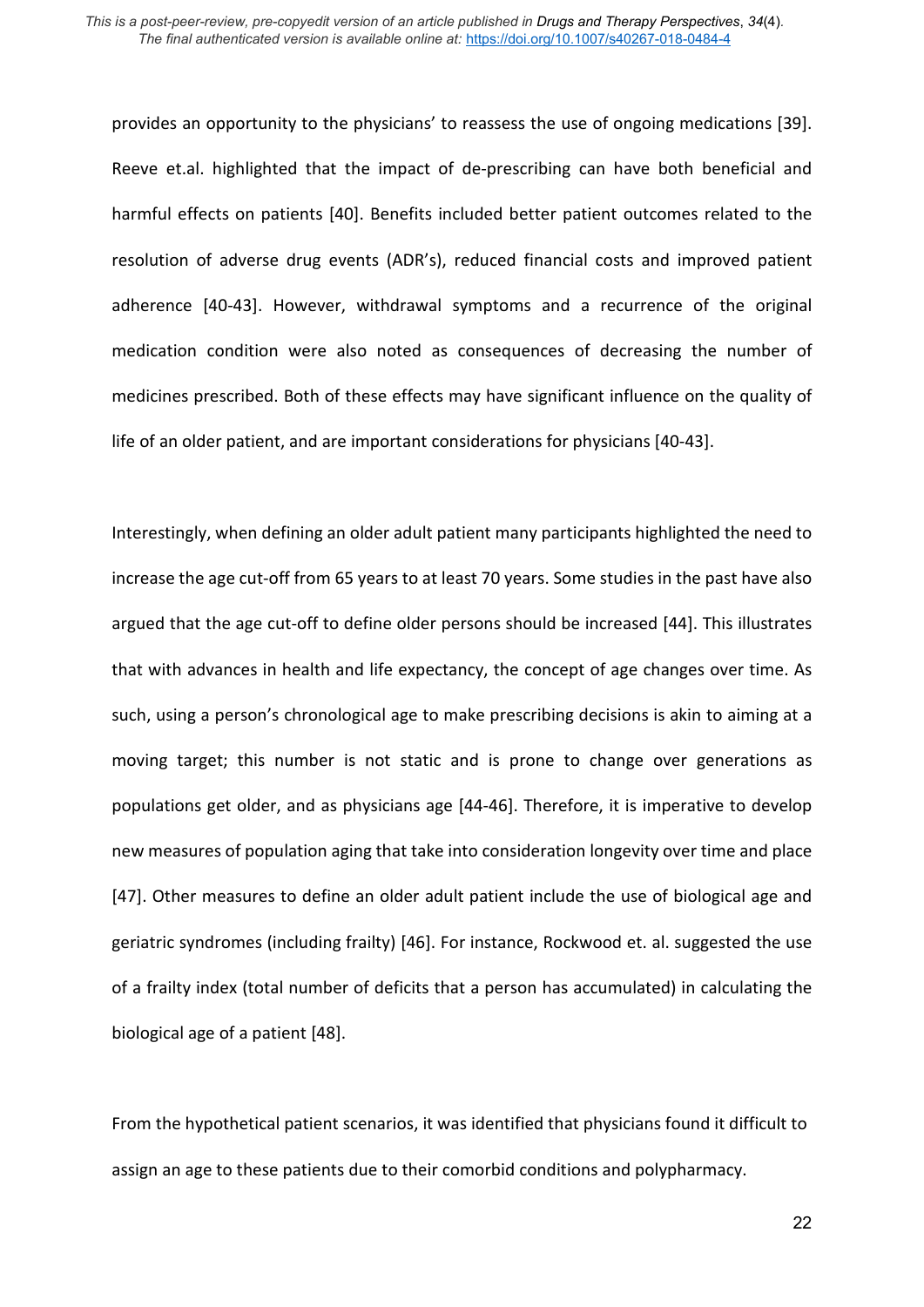Physicians cited comorbidity and polypharmacy as characteristic features of old age, yet when presented with the scenarios, these features failed to trigger a response. Physicians relied more on features of old age (e.g. functional impairment, living status) while assigning patient ages. This distinct lack of uniformity in appropriately assessing and describing a patient as older adult may impact upon the treatment approach undertaken by each doctor [49]. These varying perceptions of older patients may directly influence the quality of care provided, including the intensity and type of medications prescribed, leading to potential inequities in patient care [49]. Therefore, there is a need to develop a contemporary definition of an older adult patient and incorporate this into current guidelines to better assist doctors in making appropriate prescribing decisions and minimize the potential for medication misuse. Alternatively, from a different perspective, given the patient-centered nature of geriatric care, it may be more useful to develop better frailty criteria that are independent of age. A definition may not necessarily be as effective in decision-making as criteria that directly affect prescribing decisions.

The differences observed in the findings of this research demonstrate that there is a need for future research to further explore Australian physicians' perspectives towards prescribing in older patient, on a larger scale. This future research could help inform the need for consensus guidelines to promote consistency in prescribing practices, to ensure the quality use of medicines in this patient group.

### **LIMITATIONS**

In considering the findings of this study it is important to acknowledge some of the limitations. First, this is a small sample of selected participants, and may not be representative of all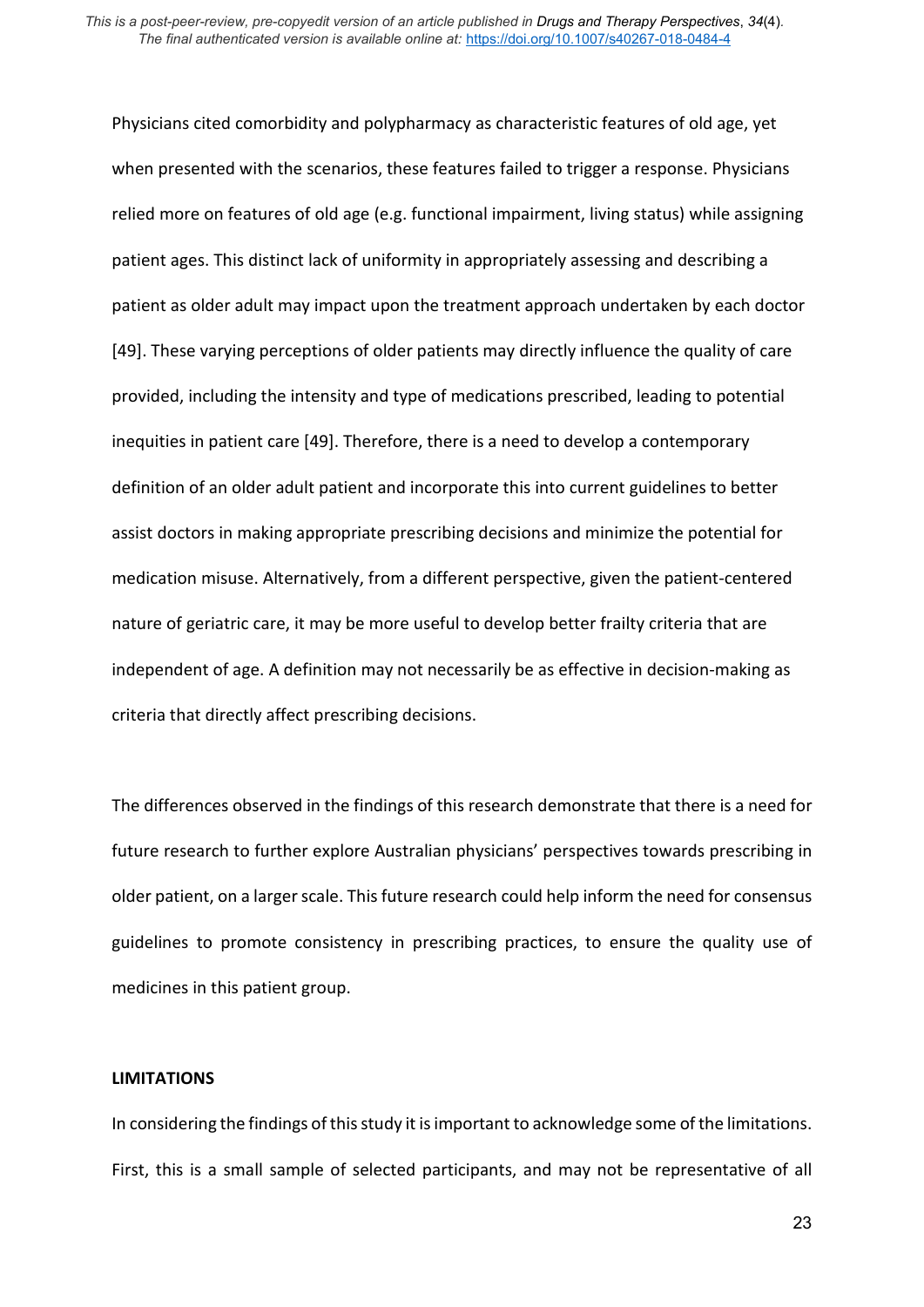physicians. These results have limited generalizability as they have been derived from a very small portion of the Australian healthcare workforce. In canvassing these perspectives, it is possible that those who agreed to be interviewed had particular or strong viewpoints that they wanted to express, which may not represent broader perspectives in practice.

## **CONCLUSION**

Physicians describe the complexity of decision-making for older adult patients, and how this is influenced by a diverse range of factors, yet ultimately simplify the process by defaulting to number-based (age in years) guidelines and procedures. It is apparent that the lack of a supportive classification system for physicians to refer to and guide their decision-making in older adults, may have implications on the quality use of medicines including polypharmacy, inappropriate prescribing and over/underutilization of medicines. Further work is needed on how to develop guidelines that are less focused on the patient's age in years, and more focused on those factors that actually affect medical management, including de-prescribing practices.

## **CONFLICT OF INTEREST**

The authors have no conflicts of interest to declare.

### **FUNDING**

None to declare

# **REFERENCES**

1. Hubbard RE, O'Mahony MS, Woodhouse KW. Medication prescribing in frail older people. European Journal of Clinical Pharmacology. 2012;69(3):319-26. doi:10.1007/s00228-012-1387-2.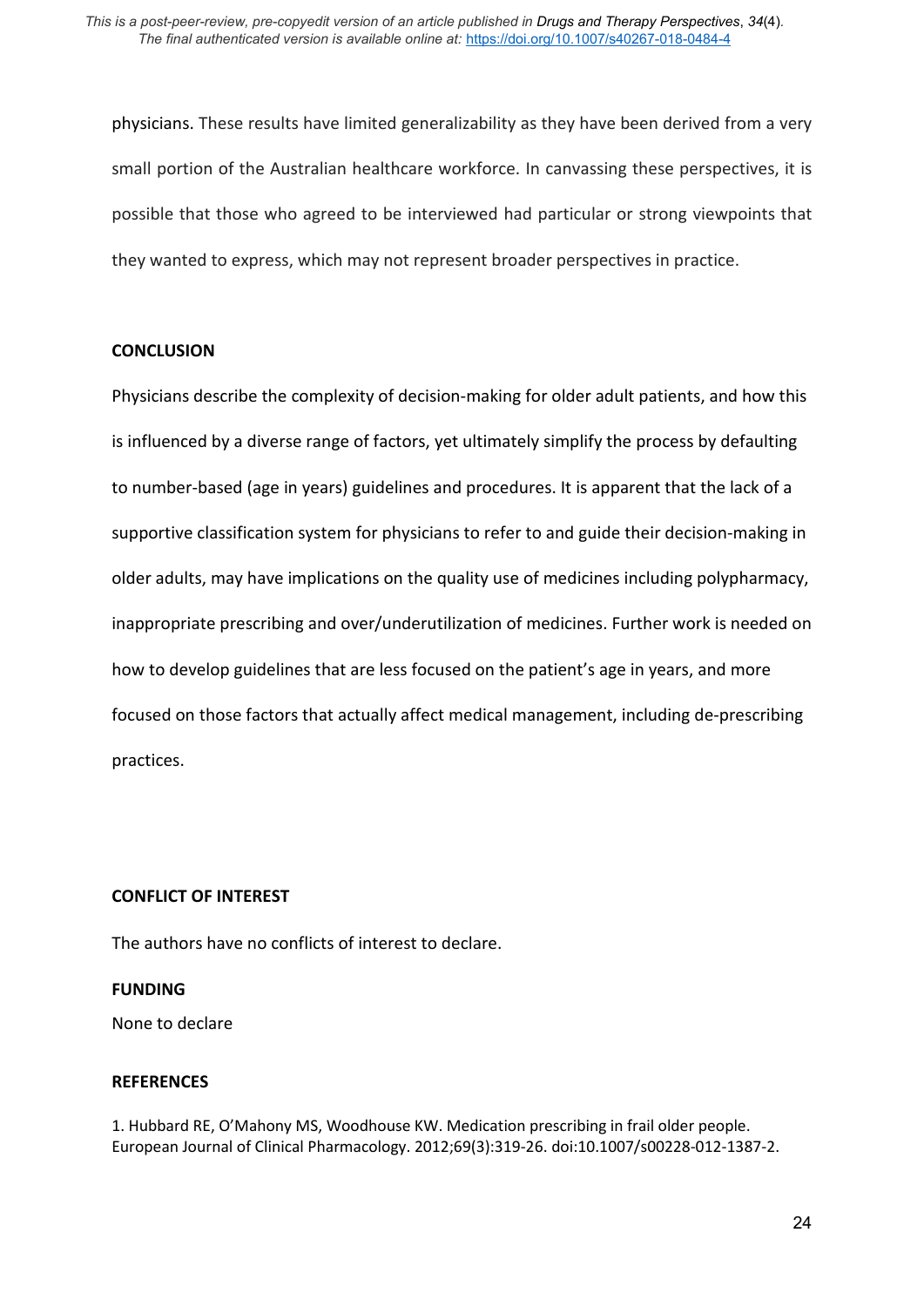*This is a post-peer-review, pre-copyedit version of an article published in Drugs and Therapy Perspectives*, *34*(4)*. The final authenticated version is available online at:* <https://doi.org/10.1007/s40267-018-0484-4>

2. Older, wiser, safer. NPS MedicineWise, MedicineWise News. 2013.

[http://www.nps.org.au/publications/health-professional/medicinewise-news/2013/older-wiser](http://www.nps.org.au/publications/health-professional/medicinewise-news/2013/older-wiser-safer)[safer.](http://www.nps.org.au/publications/health-professional/medicinewise-news/2013/older-wiser-safer) Accessed 29/03/2017.

3. Gallagher P, Barry P, O'Mahony D. Inappropriate prescribing in the elderly. J Clin Pharm Ther. 2007;32(2):113-21. doi:10.1111/j.1365-2710.2007.00793.x.

4. Spinewine A, Swine C, Dhillon S, Franklin BD, Tulkens PM, Wilmotte L et al. Appropriateness of use of medicines in elderly inpatients: qualitative study. Bmj. 2005;331(7522):935.

5. O'Mahony D, Gallagher PF. Inappropriate prescribing in the older population: need for new criteria. Age and Ageing. 2008;37(2):138-41. doi:10.1093/ageing/afm189.

6. Kievit W, van Hulst L, van Riel P, Fraenkel L. Factors that influence rheumatologists' decisions to escalate care in rheumatoid arthritis: Results from a choice-based conjoint analysis. Arthritis Care & Research. 2010;62(6):842-7. doi:10.1002/acr.20123.

7. Boyles PJ, Peterson GM, Bleasel MD, Vial JH. Undertreatment of congestive heart failure in an Australian setting. Journal of Clinical Pharmacy and Therapeutics. 2004;29(1):15-22. doi:10.1046/j.1365-2710.2003.00531.x.

8. Bajorek BV, Krass I, Ogle SJ, Duguid MJ, Shenfield GM. The impact of age on antithrombotic use in elderly patients with non-valvular atrial fibrillation. Aust J Ageing. 2002;21(1):36-41. doi:10.1111/j.1741-6612.2002.tb00413.x.

9. Cahir C, Bennett K, Teljeur C, Fahey T. Potentially inappropriate prescribing and adverse health outcomes in community dwelling older patients. Br J Clin Pharmacol. 2014;77(1):201-10. doi:10.1111/bcp.12161.

10. Tommelein E, Mehuys E, Petrovic M, Somers A, Colin P, Boussery K. Potentially inappropriate prescribing in community-dwelling older people across Europe: a systematic literature review. European journal of clinical pharmacology. 2015;71(12):1415-27. doi:10.1007/s00228-015-1954-4. 11. Singh S, Bajorek B. Defining 'elderly'in clinical practice guidelines for pharmacotherapy. Pharm Pract. 2014;12:489.

12. Cruz-Jentoft AJ, Carpena-Ruiz M, Montero-Errasquín B, Sánchez-Castellano C, Sánchez-García E. Exclusion of Older Adults from Ongoing Clinical Trials About Type 2 Diabetes Mellitus. Journal of the American Geriatrics Society. 2013;61(5):734-8. doi:10.1111/jgs.12215.

13. Bellmunt J, Négrier S, Escudier B, Awada A, Aapro M. The medical treatment of metastatic renal cell cancer in the elderly: position paper of a SIOG Taskforce. Critical reviews in oncology/hematology. 2009;69(1):64-72.

14. Cho ER, Yoo J, Jee SH, Kim Y. Biological age as a useful index to predict seventeen-year survival and mortality in Koreans. BMC geriatrics. 2017;17(1):7.

15. Jee H, Jeon BH, Kim YH, Kim H-K, Choe J, Park J et al. Development and application of biological age prediction models with physical fitness and physiological components in Korean adults. Gerontology. 2012;58(4):344-53.

16. Nakamura E, Miyao K. A method for identifying biomarkers of aging and constructing an index of biological age in humans. The Journals of Gerontology Series A: Biological Sciences and Medical Sciences. 2007;62(10):1096-105.

17. Meid AD, Lampert A, Burnett A, Seidling HM, Haefeli WE. The impact of pharmaceutical care interventions for medication underuse in older people: a systematic review and meta-analysis. British journal of clinical pharmacology. 2015;80(4):768-76.

18. Vrdoljak D, Borovac JA. Medication in the elderly-considerations and therapy prescription guidelines. Acta medica academica. 2015;44(2):159-68.

19. House Standing Committee on Health and Ageing Inquiry into Dementia: Early

diagnosis and Intervention

Response by The Royal Australasian College of Physicians and the Australian

and New Zealand Society for Geriatric Medicine to the Questions on Notice. The Royal Australasian College of Physicians (RACP) and the Australian and New Zealand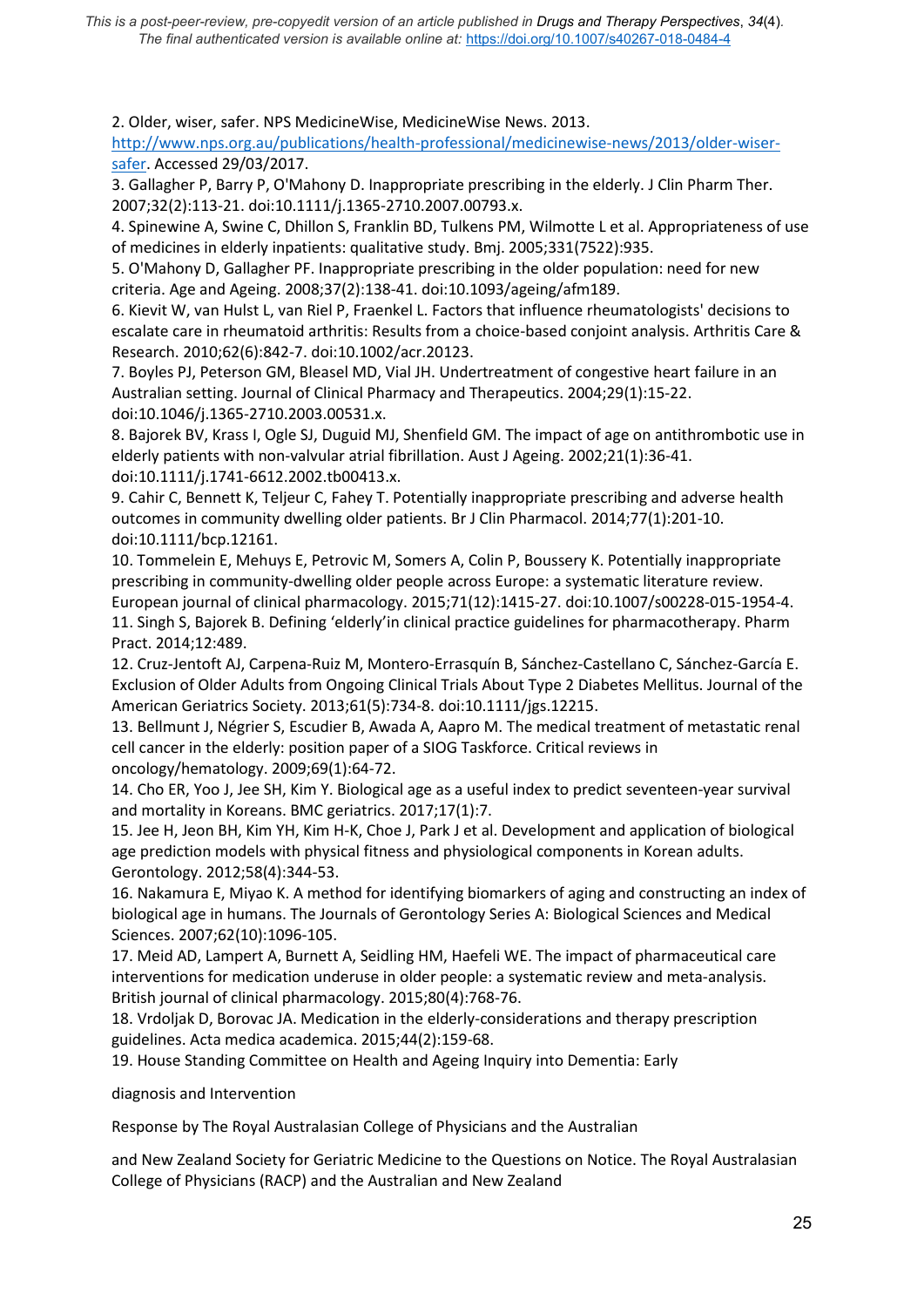*This is a post-peer-review, pre-copyedit version of an article published in Drugs and Therapy Perspectives*, *34*(4)*. The final authenticated version is available online at:* <https://doi.org/10.1007/s40267-018-0484-4>

Society for Geriatric Medicine (ANZSGM)2012.

20. Australian and New Zealand Society for Geriatric Medicine. Why train in Geriatric Medicine? 2017[. http://www.anzsgm.org/training.asp.](http://www.anzsgm.org/training.asp) Accessed 25/10/2017.

21. Postgraduate Medical Council of Victoria. Intern Year. 2017.

[http://www.pmcv.com.au/accreditation/intern-year.](http://www.pmcv.com.au/accreditation/intern-year) Accessed 25/10/17.

22. Australian Aged Care Quality Agency. Nurse practitioners. Australian Government. 2014. [https://www.aacqa.gov.au/providers/promoting-quality/better-practice-awards/2014-better](https://www.aacqa.gov.au/providers/promoting-quality/better-practice-awards/2014-better-practice-award-winners/nurse-practitioners)[practice-award-winners/nurse-practitioners.](https://www.aacqa.gov.au/providers/promoting-quality/better-practice-awards/2014-better-practice-award-winners/nurse-practitioners) Accessed 15/12/17.

23. Bajramovic J, Emmerton L, Tett SE. Perceptions around concordance – focus groups and semistructured interviews conducted with consumers, pharmacists and general practitioners. Health Expectations. 2004;7(3):221-34. doi:10.1111/j.1369-7625.2004.00280.x

24. Population Composition: Regional population ageing. Australian Bureau of Statistics. 2006. [http://www.abs.gov.au/ausstats/ABS@.nsf/2f762f95845417aeca25706c00834efa/851dece969d918](http://www.abs.gov.au/ausstats/ABS@.nsf/2f762f95845417aeca25706c00834efa/851dece969d9182cca2570ec000a2501!OpenDocument) [2cca2570ec000a2501!OpenDocument.](http://www.abs.gov.au/ausstats/ABS@.nsf/2f762f95845417aeca25706c00834efa/851dece969d9182cca2570ec000a2501!OpenDocument) Accessed 15/12/2016.

25. Guest G, Bunce A, Johnson L. How many interviews are enough? An experiment with data saturation and variability. Field methods. 2006;18(1):59-82.

26. Data Saturation – numbers left out in the rain, or something else? NSF Consulting. 2017. [http://nsfconsulting.com.au/data-saturation/.](http://nsfconsulting.com.au/data-saturation/) Accessed 25/10/2017.

27. Lundebjerg NE, Trucil DE, Hammond EC, Applegate WB. When It Comes to Older Adults, Language Matters: Journal of the American Geriatrics Society Adopts Modified American Medical Association Style. Journal of the American Geriatrics Society. 2017;65(7):1386–8. doi:10.1111/jgs.14941.

28. Thomas DR. A general inductive approach for qualitative data analysis. American Journal of Evaluation. 2006;27(2):237-46. doi:10.1177/1098214005283748.

29. Cooper S, Endacott R. Generic qualitative research: a design for qualitative research in emergency care? Emergency Medicine Journal : EMJ. 2007;24(12):816-9. doi:10.1136/emj.2007.050641.

30. The four main approaches. Alzheimer Europe, Luxembourg. 2009. [http://www.alzheimer](http://www.alzheimer-europe.org/Research/Understanding-dementia-research/Types-of-research/The-four-main-approaches)[europe.org/Research/Understanding-dementia-research/Types-of-research/The-four-main](http://www.alzheimer-europe.org/Research/Understanding-dementia-research/Types-of-research/The-four-main-approaches)[approaches.](http://www.alzheimer-europe.org/Research/Understanding-dementia-research/Types-of-research/The-four-main-approaches) Accessed 28/03/2017.

31. Hansen M, O'Brien K, Meckler G, Chang AM, Guise JM. Understanding the value of mixed methods research: the Children's Safety Initiative-Emergency Medical Services. Emergency medicine journal : EMJ. 2016;33(7):489-94. doi:10.1136/emermed-2015-205277.

32. Webster-pak Community: Dispensing procedures manual. Manrex Pty Ltd, Leichhardt. 2014. [http://www.webstercare.com.au/files/Webster-](http://www.webstercare.com.au/files/Webster-pak_Community_Dispensing_Procedures_Manual_v3.pdf)

pak Community Dispensing Procedures Manual v3.pdf.

33. March A. Perspective: Consistency, Continuity, and Coordination—The 3Cs of Seamless Patient Care. Quality Matters Archive 2006.

34. VanderWalde N, Hurria A, Jagsi R. Improving Consistency and Quality of Care for Older Adults With Cancer: The Challenges of Developing Consensus Guidelines for Radiation Therapy. International Journal of Radiation Oncology• Biology• Physics. 2017;98(4):721-5.

35. Campbell NL, Boustani MA, Skopelja EN, Gao S, Unverzagt FW, Murray MD. Medication Adherence in Older Adults With Cognitive Impairment: A Systematic Evidence-Based Review. The American Journal of Geriatric Pharmacotherapy. 2012;10(3):165-77.

doi[:https://doi.org/10.1016/j.amjopharm.2012.04.004.](https://doi.org/10.1016/j.amjopharm.2012.04.004)

36. Adams WL, McIlvain HE, Lacy NL, Magsi H, Crabtree BF, Yenny SK et al. Primary Care for Elderly PeopleWhy Do Doctors Find It So Hard? The Gerontologist. 2002;42(6):835-42. doi:10.1093/geront/42.6.835.

37. Mutasingwa DR, Ge H, Upshur RE. How applicable are clinical practice guidelines to elderly patients with comorbidities? Canadian Family Physician. 2011;57(7):e253-e62.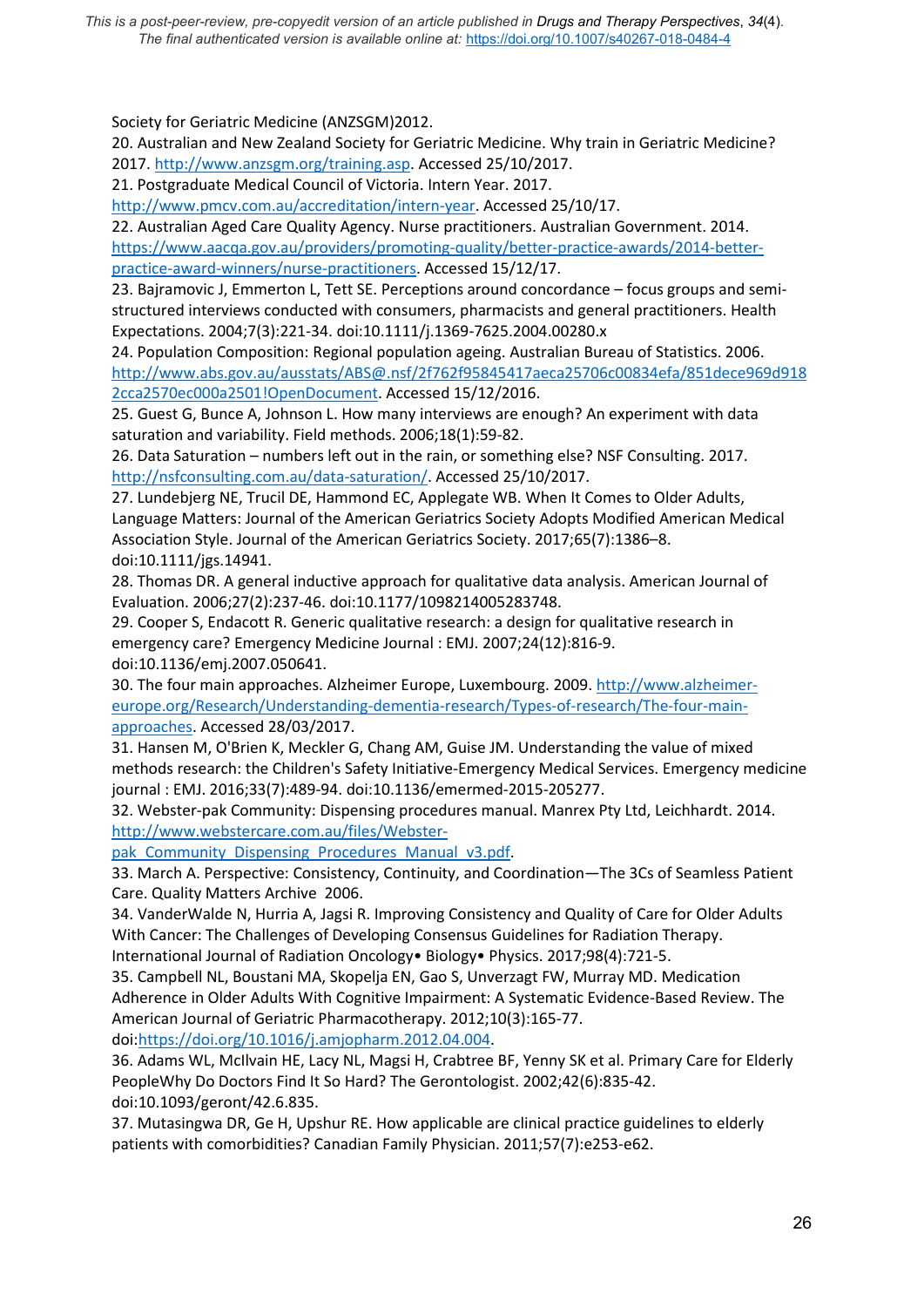38. Boyd CM, Darer J, Boult C, Fried LP, Boult L, Wu AW. Clinical practice guidelines and quality of care for older patients with multiple comorbid diseases. JAMA: the journal of the American Medical Association. 2005;294(6):716-24.

39. Scott IA, Hilmer SN, Reeve E, Potter K, Le Couteur D, Rigby D et al. Reducing Inappropriate Polypharmacy: The Process of Deprescribing. JAMA internal medicine. 2015;175(5):827-34. 40. Reeve E, Shakib S, Hendrix I, Roberts MS, Wiese MD. The benefits and harms of deprescribing.

The Medical Journal of Australia. 2014;201(7):386-9. doi:10.5694/mja13.00200.

41. Garfinkel D, Mangin D. Feasibility study of a systematic approach for discontinuation of multiple medications in older adults: addressing polypharmacy. Archives of internal medicine. 2010;170(18):1648-54.

42. Iyer S, Naganathan V, McLachlan AJ, Le Conteur DG. Medication withdrawal trials in people aged 65 years and older. Drugs & aging. 2008;25(12):1021-31.

43. Reeve E, Wiese MD. Benefits of deprescribing on patients' adherence to medications. International journal of clinical pharmacy. 2014;36(1):26-9.

44. Orimo H, Ito H, Suzuki T, Araki A, Hosoi T, Sawabe M. Reviewing the definition of "elderly". Geriatrics & gerontology international. 2006;6(3):149-58.

45. Singh S, Bajorek B. Defining 'elderly' in clinical practice guidelines for pharmacotherapy. Pharmacy Practice. 2014;12(4):489.

46. Singh S, Bajorek B. Pharmacotherapy in the ageing patient: The impact of age per se (A review). Ageing Research Reviews. 2015;24, Part B:99-110. doi[:http://dx.doi.org/10.1016/j.arr.2015.07.006.](http://dx.doi.org/10.1016/j.arr.2015.07.006) 47. Sanderson W, Scherbov S. Rethinking Age and Ageing. Washington: Population Reference Bureau2008 Contract No.: 4.

48. Rockwood K, Mitnitski A. Frailty in relation to the accumulation of deficits. The Journals of Gerontology Series A: Biological Sciences and Medical Sciences. 2007;62(7):722-7.

49. Gunderson A, Tomkowiak J, Menachemi N, Brooks R. Rural Physicians' Attitudes Toward the Elderly: Evidence of Ageism? Quality Management in Health Care. 2005;14(3):167-76.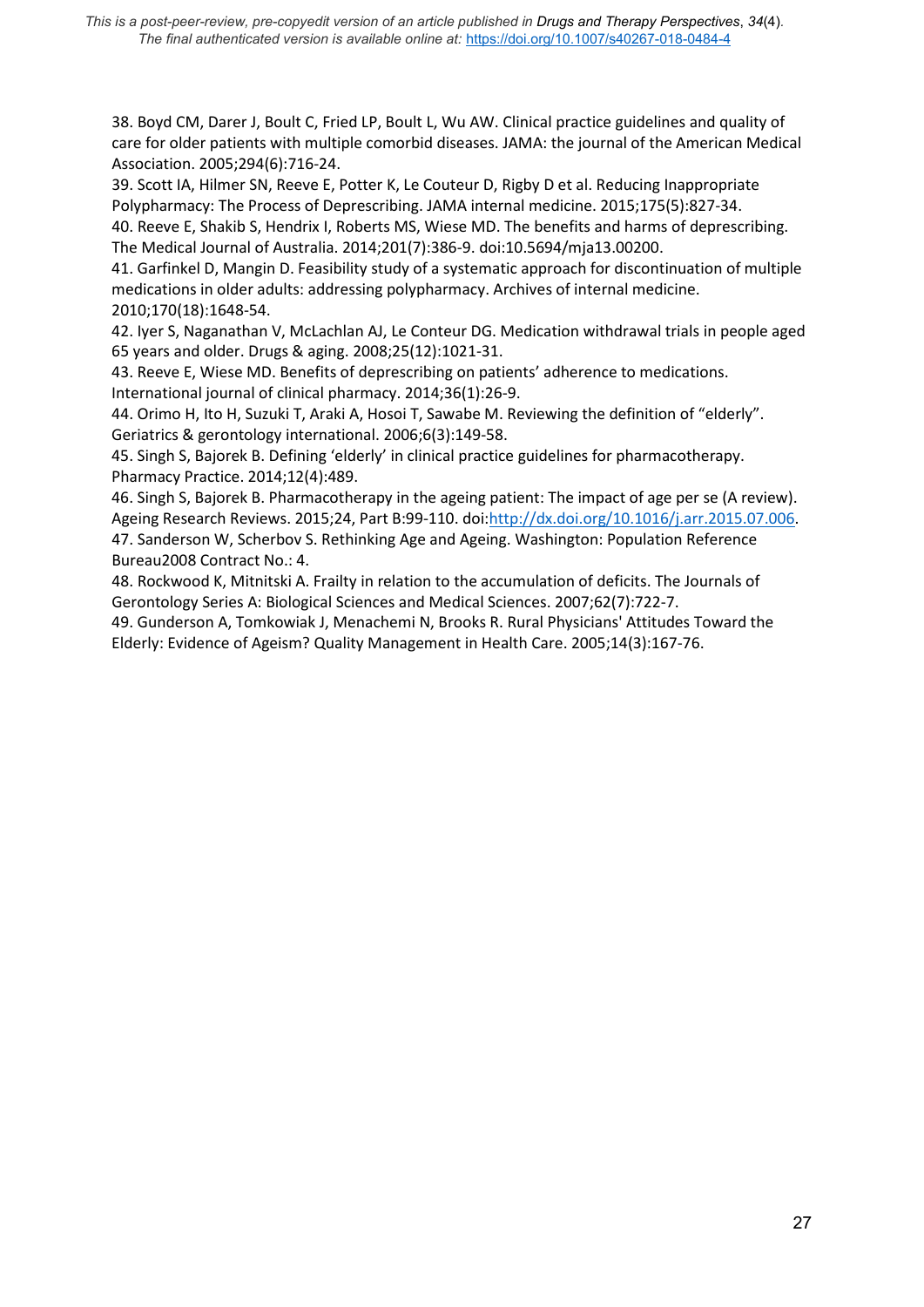# **TABLE 1 -** HYPOTHETICAL PATIENT SCENARIOS PRESENTED TO PHYSICIANS

|                        | <b>PATIENT 1</b>                                        | <b>PATIENT 2</b>            | <b>PATIENT 3</b>                  |  |
|------------------------|---------------------------------------------------------|-----------------------------|-----------------------------------|--|
|                        | Increasing co-morbidity and polypharmacy                |                             |                                   |  |
|                        | Declining renal function<br>Reducing physical abilities |                             |                                   |  |
|                        |                                                         |                             |                                   |  |
| <b>CURRENT</b>         | <b>Atrial fibrillation</b>                              | <b>Atrial fibrillation</b>  | <b>Atrial Fibrillation</b>        |  |
|                        | <b>Diabetes</b>                                         | <b>Diabetes</b>             | <b>Diabetes</b>                   |  |
| <b>CONDITIONS</b>      | Hypercholesterolemia                                    | Dyslipidemia                | Hypercholesterolemia              |  |
|                        |                                                         | Osteoarthritis              | Osteoarthritis                    |  |
|                        |                                                         | Hypertension                | Hypertension                      |  |
|                        |                                                         | Osteoporosis                | Migraine                          |  |
|                        |                                                         |                             |                                   |  |
| <b>CURRENT</b>         | Metformin 500mg                                         | Metformin 500mg             | Metformin 1000 mg                 |  |
|                        | $(2$ Tab b.d.)                                          | $(2$ Tabs b.i.d.)           | $(1$ Tab b.d.)                    |  |
| <b>MEDICATION</b>      | Rosuvastatin 40mg                                       | Rosuvastatin 20mg           | Rosuvastatin 10 mg                |  |
|                        | (1 Tab daily)                                           | (1 Tab daily)               | (1 Tab daily)                     |  |
|                        |                                                         | Paracetamol 665mg           | Paracetamol 665 mg                |  |
|                        |                                                         |                             |                                   |  |
|                        |                                                         | (2 Tab t.i.d. p.r.n.)       | $(2$ Tab t.i.d. p.r.n.)           |  |
|                        |                                                         | Perindopril/Amlodipine      | Telmisartan/Hydrochlorthiazide    |  |
|                        |                                                         | 5mg/5mg                     | 40/12.5                           |  |
|                        |                                                         | (1 Tab daily)               | (1 Tab daily)                     |  |
|                        |                                                         | Strontium ranelate 2g       | Metoprolol 50mg                   |  |
|                        |                                                         | (once daily)                | $(1/2$ tab bd)                    |  |
|                        |                                                         | Fenofibrate 145mg           | Celecoxib 200mg                   |  |
|                        |                                                         | (1 Tab daily)               | (1 Tab daily)                     |  |
|                        |                                                         | Gliclazide 80mg             | Eletriptan 40mg                   |  |
|                        |                                                         | $(2$ Tabs b.i.d.)           |                                   |  |
| <b>OTHER PATIENT</b>   | Male                                                    | Female                      | Male                              |  |
|                        | Walks with a stick                                      | Lives independently         | Lives independently               |  |
| <b>CHARACTERISTICS</b> | History of falls                                        | Mild urinary                |                                   |  |
|                        | Mild cognitive                                          | incontinence                |                                   |  |
|                        | impairment                                              |                             | eGFR: 83mL/min/1.73m <sup>2</sup> |  |
|                        | eGFR:                                                   | eGFR:                       |                                   |  |
|                        | 64mL/min/1.73m <sup>2</sup>                             | 68mL/min/1.73m <sup>2</sup> |                                   |  |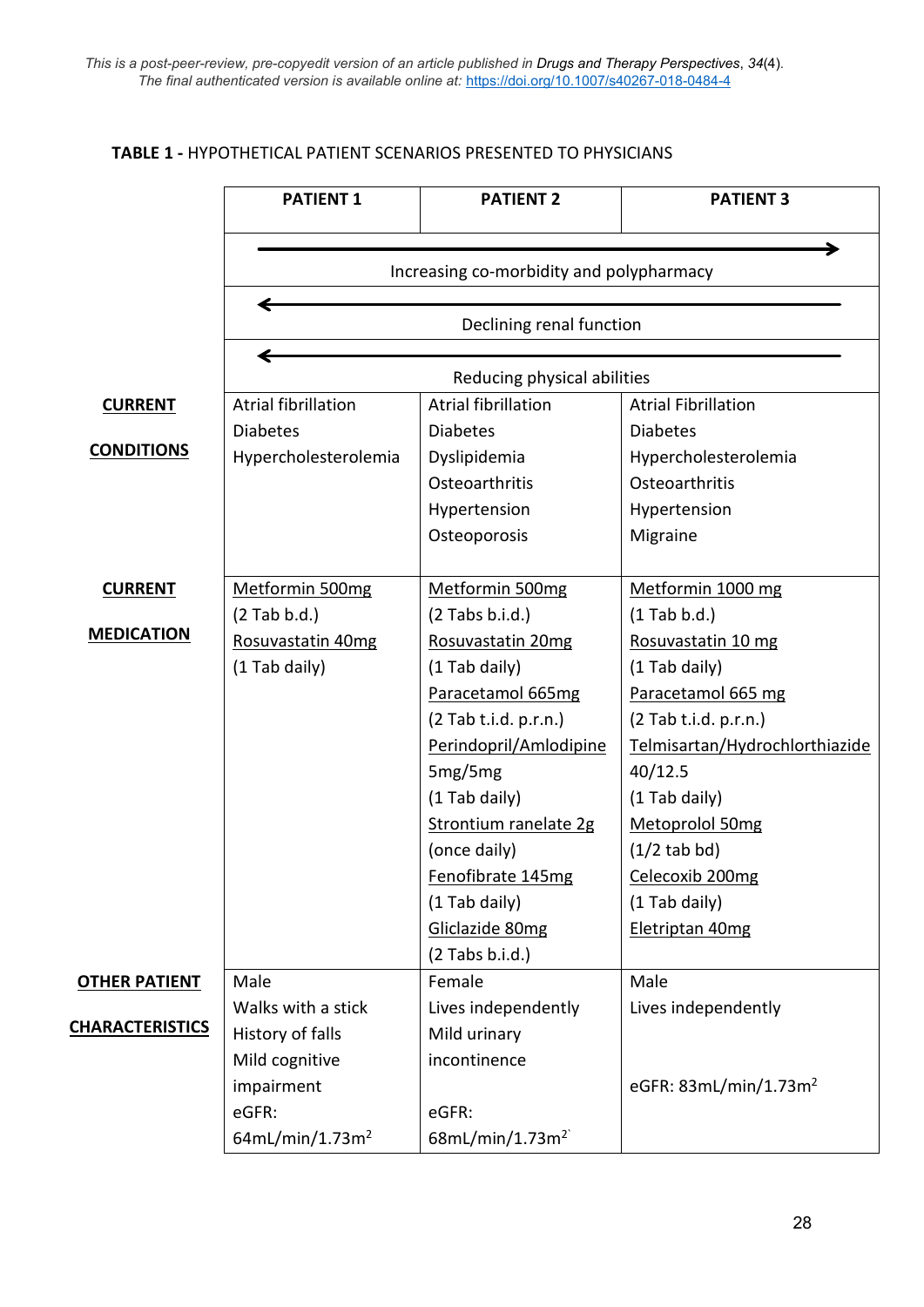# **TABLE 2 -** PARTICIPANT CHARACTERISTICS AND ESTIMATED AGES OF THE HYPOTHETICAL

# PATIENTS

| <b>CATEGORY</b>                                            | <b>SPECIALISTS</b>          | <b>GENERAL</b>        | <b>TOTAL</b>          |  |  |
|------------------------------------------------------------|-----------------------------|-----------------------|-----------------------|--|--|
|                                                            | $(N=7)$                     | <b>PRACTITIONERS</b>  | $(N=15)$              |  |  |
|                                                            |                             | $(N=8)$               |                       |  |  |
|                                                            |                             |                       |                       |  |  |
| Mean age (years)                                           | 51.5                        | 45.5                  | 48.3                  |  |  |
| (SD, Range)                                                | $(9.1, 40.0 -$              | $(15.8, 26.0 - 67.0)$ | $(13.0, 26.0 - 67.0)$ |  |  |
|                                                            | 65.0)                       |                       |                       |  |  |
| Female n (%)                                               | 2(28.6%)                    | 3(37.5%)              | 5(33.3%)              |  |  |
| <b>Mean years of experience</b>                            | 18.8                        | 17.6                  | 18.2                  |  |  |
| (years)                                                    | $(8.3, 11.0 -$              | $(14.7, 5.3 - 29.9)$  | $(11.8, 11.6-24.7)$   |  |  |
| (SD, 95%CI)                                                | 26.6)                       |                       |                       |  |  |
| Self-reported number of                                    | 12.7                        | 12.2                  | 12.5                  |  |  |
| older patients managed                                     | $(6.3, 2 - 20)$             | $(8.5, 5 - 30)$       | $(7.3, 2 - 30)$       |  |  |
| on a daily basis                                           |                             |                       |                       |  |  |
| (SD, Min - Max)                                            |                             |                       |                       |  |  |
| Responses to Hypothetical Scenarios (patient cases)        |                             |                       |                       |  |  |
| <b>Mean patient 1 age</b>                                  | 77.6                        | 74.7                  | 76.1                  |  |  |
| (years)                                                    | $(5.6, 72.4 -$              | $(5.0, 70.5 - 79.0)$  | $(5.3, 73.1 - 79.0)$  |  |  |
| (SD, 95%CI)                                                | 82.7)                       |                       |                       |  |  |
| <b>Mean patient 2 age</b>                                  | 73.0                        | 67.9                  | 70.2                  |  |  |
| (years)                                                    | $(6.6, 66.9 -$              | $(5.6, 63.1 - 72.6)$  | $(6.4, 66.7 - 73.8)$  |  |  |
| (SD, 95%CI)                                                | 79.1)                       |                       |                       |  |  |
| <b>Mean patient 3 age</b>                                  | 71.7                        | 65.0                  | 68.1                  |  |  |
| (years)                                                    | $(7.1, 65.1 -$              | $(6.5, 59.5 - 70.4)$  | $(7.4, 64.0 - 72.3)$  |  |  |
| (SD, 95%CI)                                                | 78.3)                       |                       |                       |  |  |
|                                                            |                             |                       |                       |  |  |
| Factors influencing therapeutic decision-making in general |                             |                       |                       |  |  |
| Top 3 commonly cited                                       | 1. Functional               | 1. Functional         | N/A                   |  |  |
| factors affecting decision-                                | status                      |                       |                       |  |  |
| making in older patients                                   | Comorbidities<br>2.         | 2. Polypharmacy       |                       |  |  |
|                                                            | <b>Renal Function</b><br>3. | 3. Renal Function     |                       |  |  |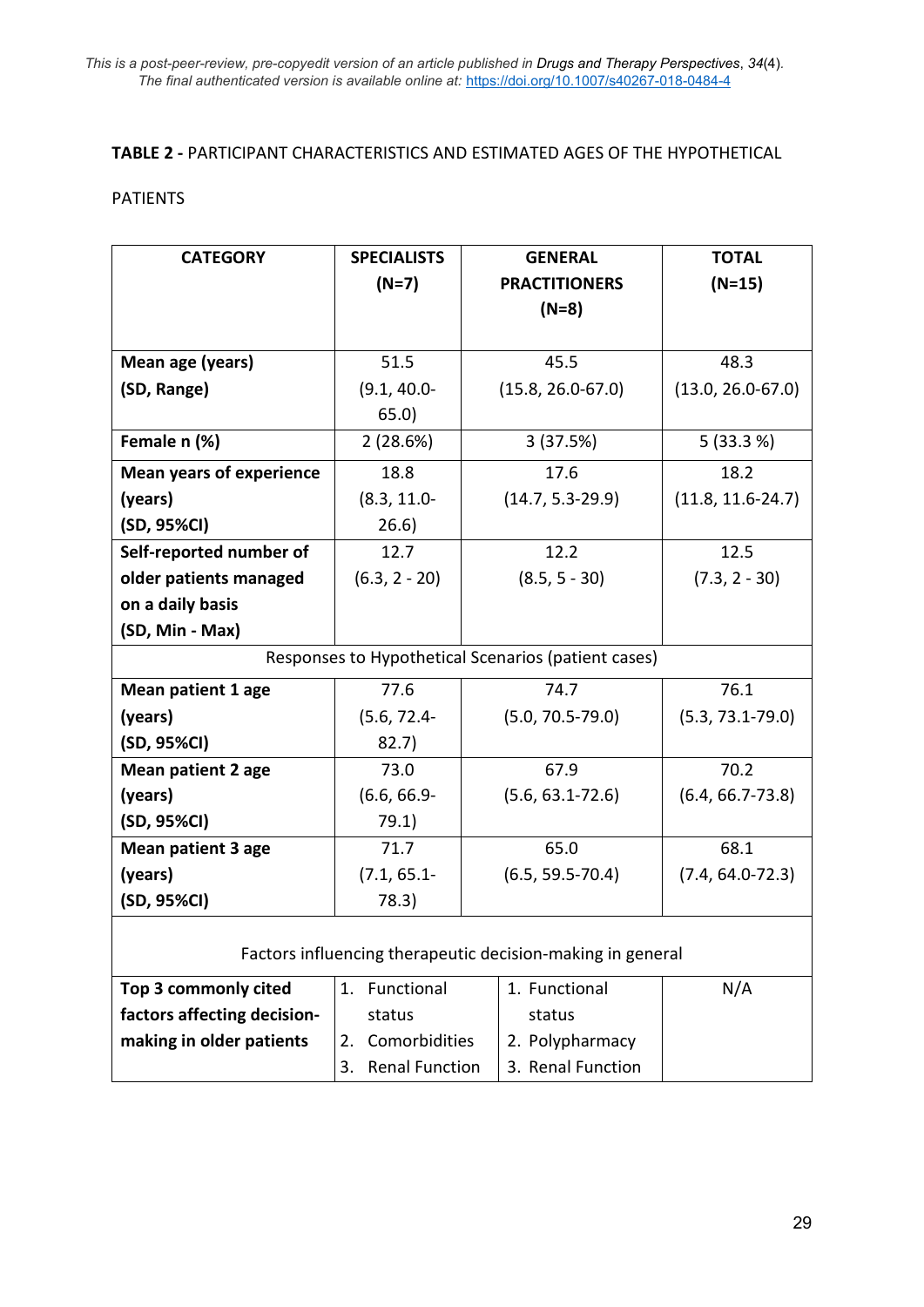# **TABLE 3 –** THEME 1: USING A NUMBER-BASED VS. HEALTH STATUS-BASED DEFINITION OF AN

# OLDER PATIENT - SELECTED QUOTATIONS FROM PARTICIPANTS

*Age-based definition of an older adult*

- I used to say 65 but now I say 75 or may be 70. (GP07)
- I think I keep it simple, 65 I guess. (GP04)
- I used to think 65 is old. But now I think 75 is the new 65. (S02)
- It is changing. I think 20 years ago, elderly was people probably over 65. Now I think people in their early 80s as not being that elderly. I think elderly is over 85 and depends physiologically too. (S05)

*Based on physical characteristics and other factors*

- I think most people will accept over 80 is being very old. Even people over 80 and people less than 80 if they are frail, comorbid or cognitive impairment, on residential care they would be classed as elderly. (SP03)
- It is very difficult to say what age defines elderly. (GP06)
- Difficult, I do not know what age we call elderly. It depends upon the shape of the patient, how he looks, how fit he is. Sometimes older person we do not think is elderly and sometimes younger patients are elderly. (GP08)

*Impact of age in definition of an older adult*

- I guess the number is important, because it makes you think about whether you should then think about prescribing and stuff. So it gives you a starting point. (GP05)
- It is not a perfect discriminator, but everything goes in certain direction as you get older, whether it gets a higher number or a lower number, it does correlate with age. So, it is not a bad way of classifying things…So it (age) is a factor but it is probably the least precise factor. It makes people think well this person is over 80 so that is one factor that tells me they are high-risk. (S02)
- Well, I think having somebody's age is useful. It does not tell everything about the individual, but it gives you an idea of the problems that you might anticipate. (S05)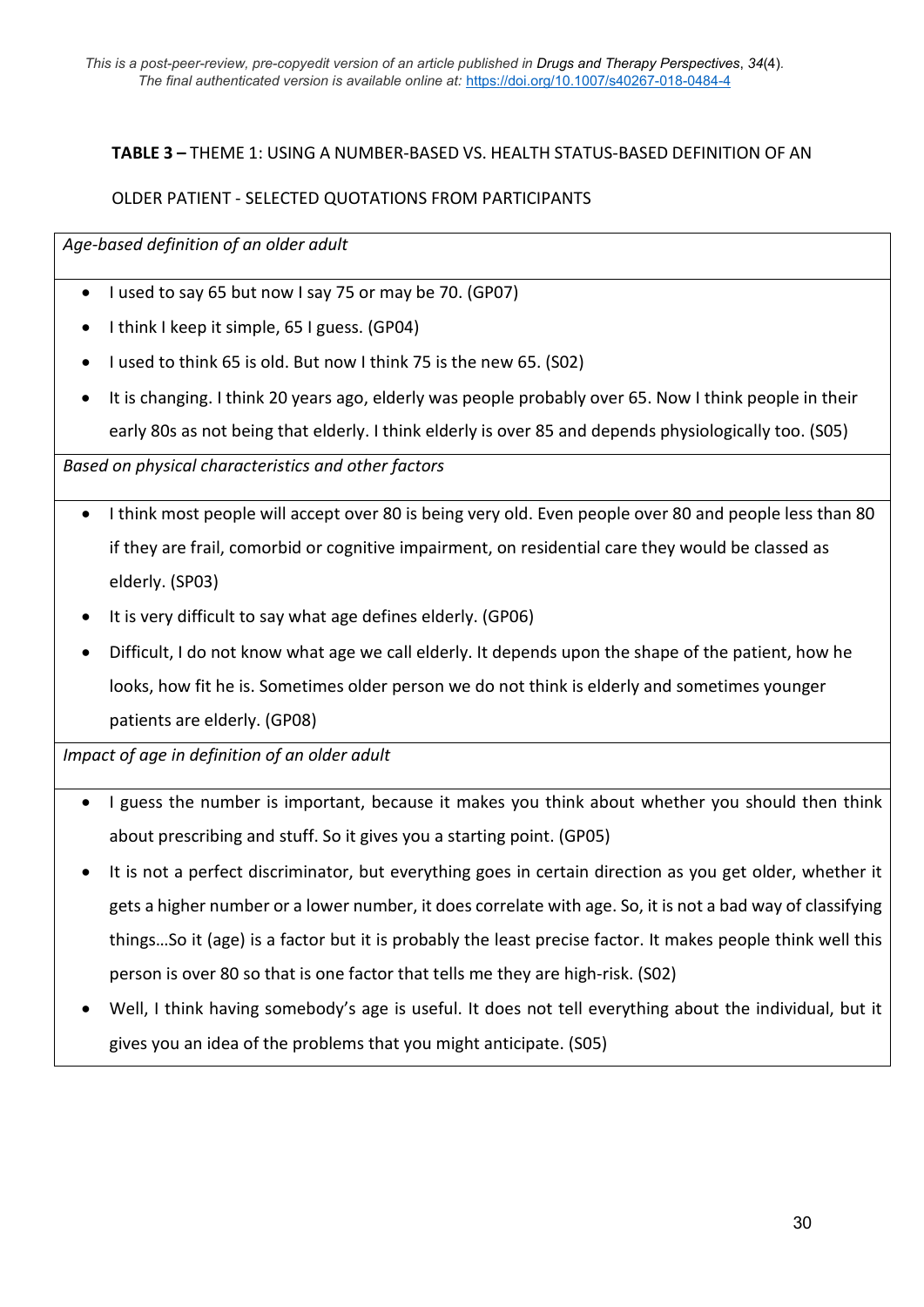# **TABLE 4 -** THEME 3: LACK OF GUIDELINE SUPPORT IN PRESCRIBING FOR OLDER PATIENTS

# - SELECTED QUOTATIONS FROM PARTICIPANTS

# *Limited evidence base*

- One of the things that I become very particular about is looking at the clinical trials to see what evidence they have particularly about old people or frail people. For me it is not enough to say that there was an average benefit overall in this trail of x%, I want to see what has happened in the subgroup of people that are very elderly. (S03)
- And so you also need to know the literature on older people because they often behave very differently and they obviously largely not part of the general clinical trials for interventions whether they are medications or others. (S07)
- One is that evidence base falls apart in very elderly. So, things that are shown to be efficacious or effective in younger adults, we have no evidence in older people, or we have evidence of no benefit, or have evidence of harm. (S03)

*Clinical practice guidelines not able to be generalized to each patient*

- So, often times, when you have a medication, there is a big list of interactions and precautions and really often, especially in these patients with comorbidities, if you went strictly by the guidelines you would never be able to give any medication. (GP02)
- They are helpful to an extent, in that you can get an idea what others might do. But you also have to tailor it to the patient, and you know, to their specific kidney and liver function, their level of cognition, their coping abilities, and also any other comorbidities. (GP02)
- It is not that they are not helpful, but they are very specific to one problem. And we said already that elderly people usually do not have one problem. And then even you take into consideration that they have four disease states, that might not include the fact that they use a cane to walk, or they do not have a car, or their vision is impaired. (GP03)
- They (guidelines) are not (helpful). There are very few guidelines really mentioned anything specifically on older people. The older the person is, more comorbidities they have, the probability of following the guidelines become less and less. (S01)